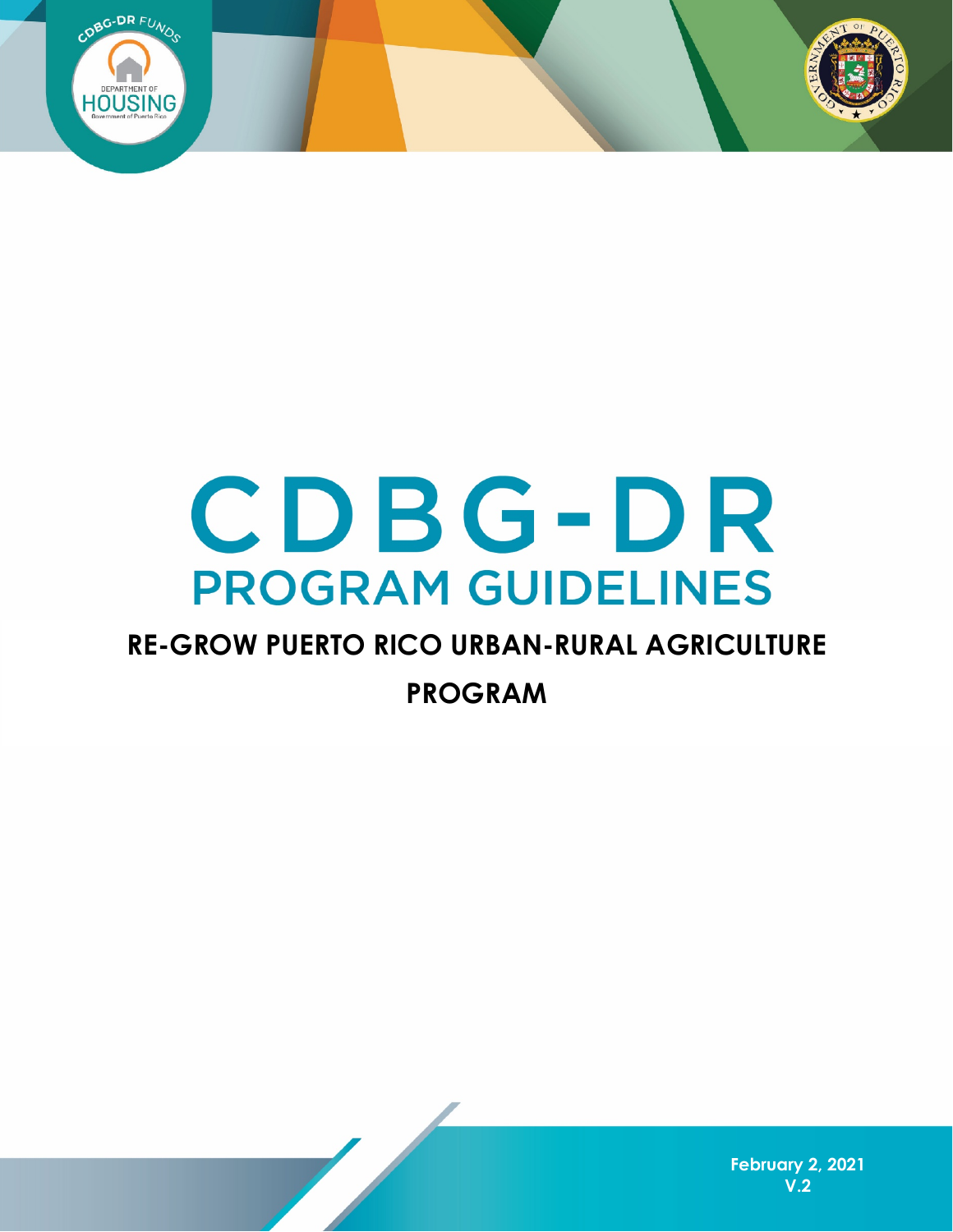CDBG-DR Program Guidelines Re-Grow PR Urban Rural Agriculture Program February 2, 2021 (V.2) Page 2 / 33

**This page was intentionally left blank.**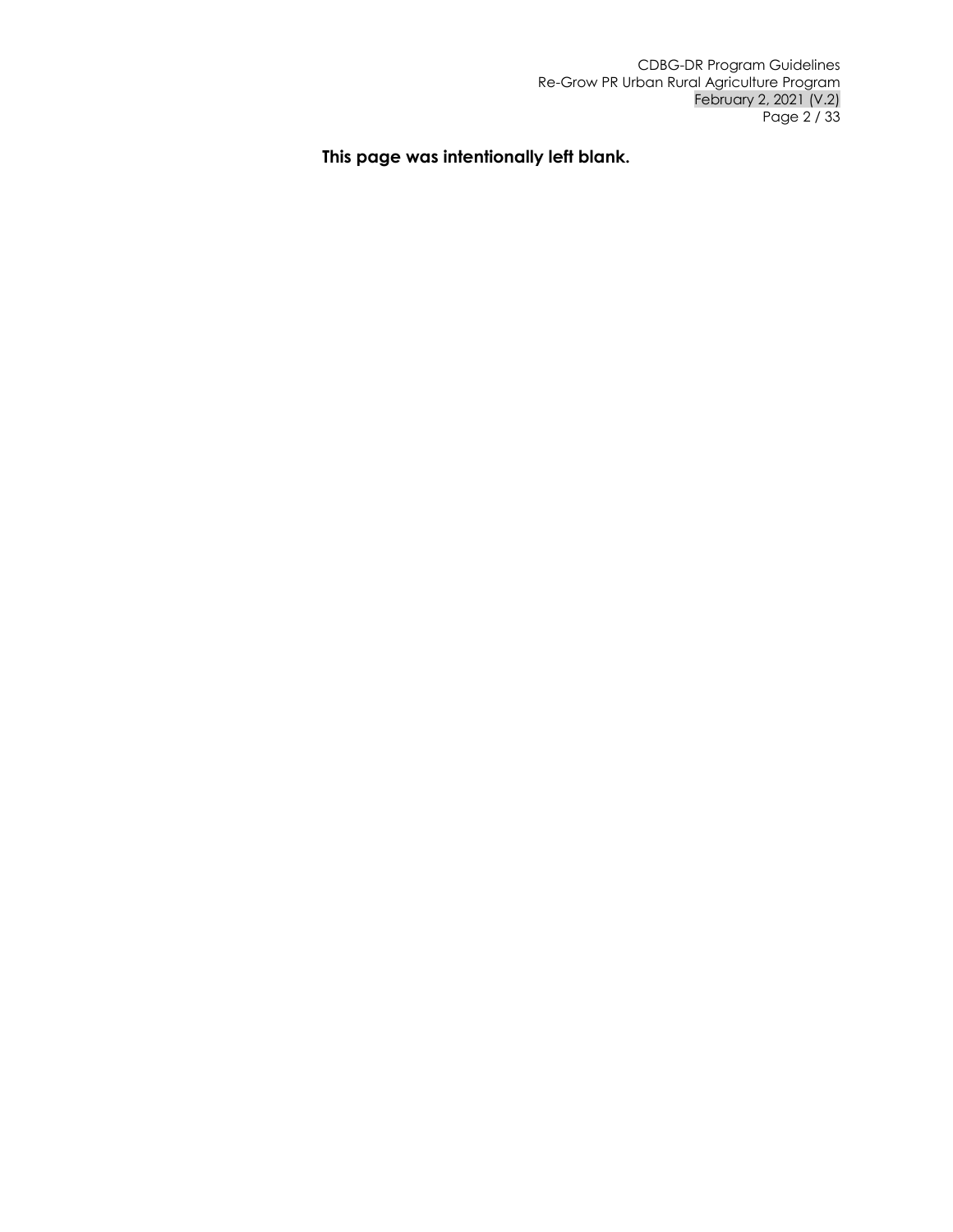CDBG-DR Program Guidelines Re-Grow PR Urban Rural Agriculture Program February 2, 2021 (V.2) Page 3 / 33

#### PUERTO RICO DEPARTMENT OF HOUSING CDBG-DR PROGRAM GUIDELINES **RE-GROW PR URBAN RURAL AGRICULTURE PROGRAM**

VERSION CONTROL

| <b>VERSION</b><br><b>NUMBER</b> | <b>DATE REVISED</b>     | <b>DESCRIPTION OF REVISIONS</b>                                                                                                                                                                                                                      |
|---------------------------------|-------------------------|------------------------------------------------------------------------------------------------------------------------------------------------------------------------------------------------------------------------------------------------------|
|                                 | August 14, 2020         | <b>Original Version.</b>                                                                                                                                                                                                                             |
| $\mathbf 2$                     | <b>February 2, 2021</b> | <b>Edited Eligible Entities section to include agricultural</b><br>businesses as a priority group. Added a Closeout<br>section. Added USDA links about non-food crops and<br><b>Program Based Reconsideration/Administrative</b><br>Review language. |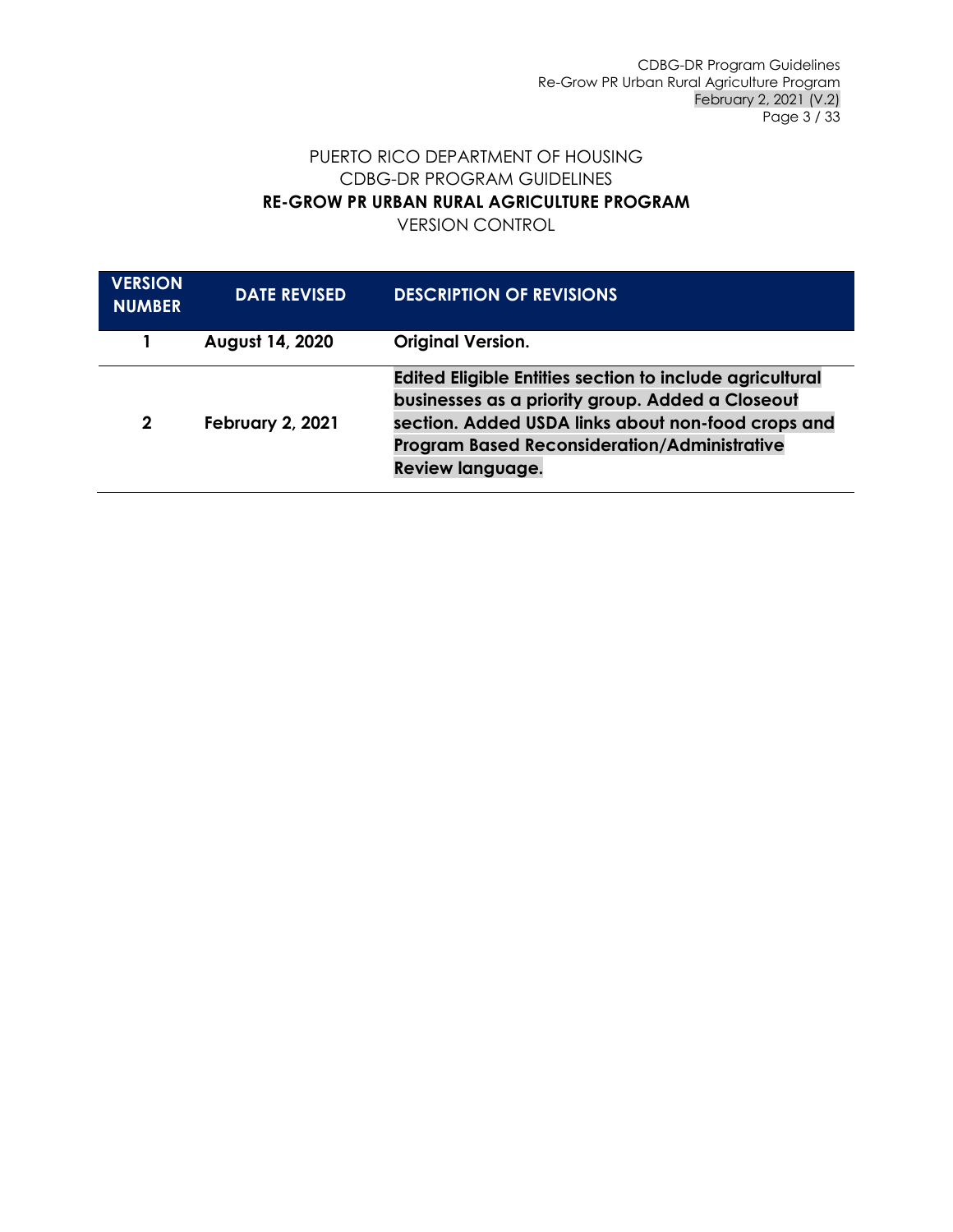## **Table of Contents**

| 1            |      |                                                               |  |
|--------------|------|---------------------------------------------------------------|--|
|              | 1.1  |                                                               |  |
|              | 1.2  |                                                               |  |
| $\mathbf{2}$ |      |                                                               |  |
| $\mathbf{3}$ |      |                                                               |  |
|              | 3.1  |                                                               |  |
|              | 3.2  |                                                               |  |
| 4            |      |                                                               |  |
|              | 4.1  |                                                               |  |
|              | 4.2  |                                                               |  |
|              | 4.3  |                                                               |  |
|              | 4.4  |                                                               |  |
| 5            |      |                                                               |  |
|              | 5.1  |                                                               |  |
|              | 5.2  |                                                               |  |
| 6            |      |                                                               |  |
|              | 6.1  |                                                               |  |
|              | 6.2  |                                                               |  |
| 7            |      |                                                               |  |
| 8            |      |                                                               |  |
|              | 8.1  |                                                               |  |
| 9            |      |                                                               |  |
| 10           |      | Program-Based Reconsideration and/or Administrative Review 25 |  |
|              | 10.1 |                                                               |  |
|              | 10.2 |                                                               |  |
|              |      |                                                               |  |
|              | 11.1 |                                                               |  |
|              | 11.2 |                                                               |  |
|              | 11.3 |                                                               |  |
|              | 11.4 |                                                               |  |
|              | 11.5 |                                                               |  |
|              | 11.6 |                                                               |  |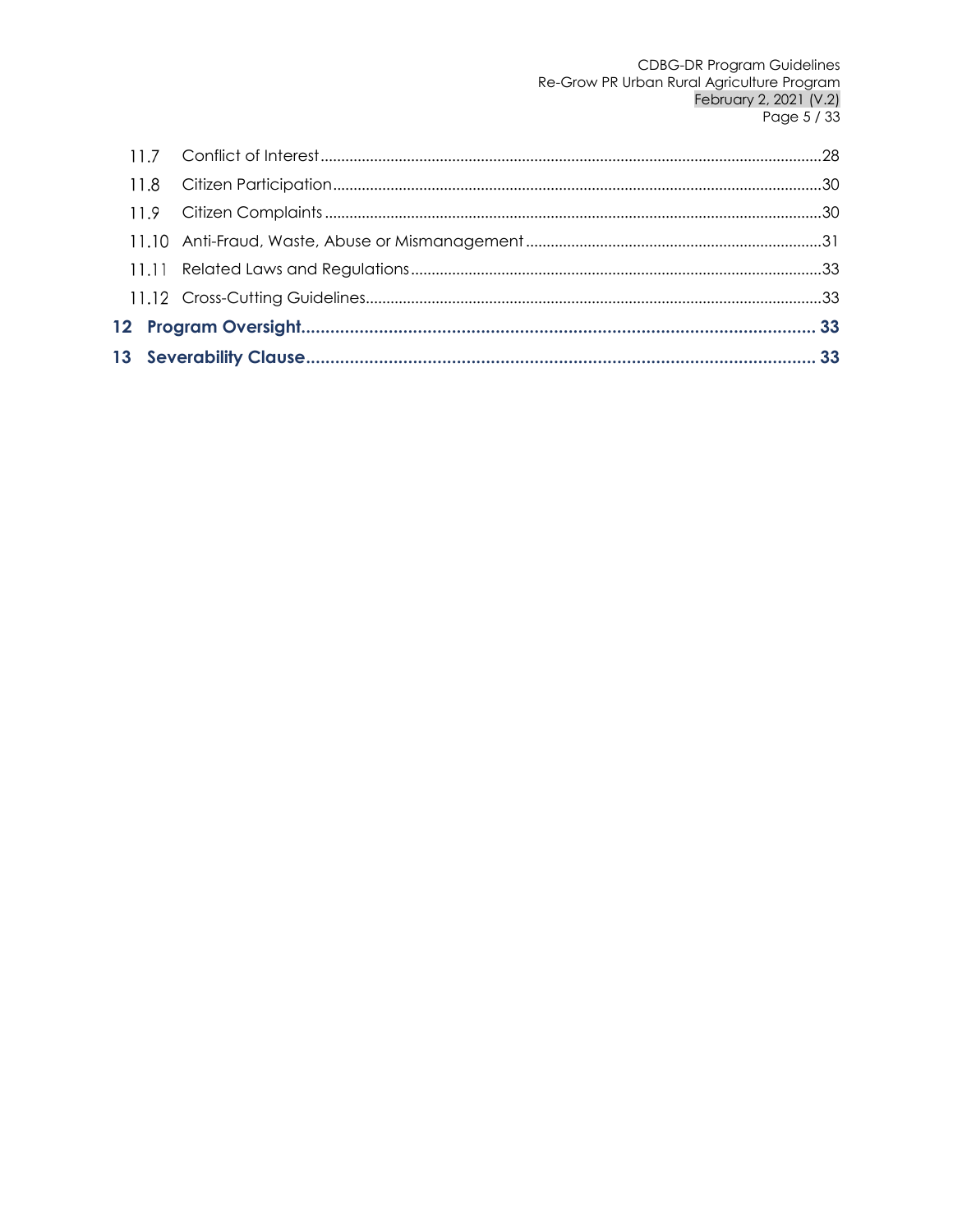## <span id="page-5-0"></span>**1 Overview**

In September of 2017 Hurricanes Irma and María (the **Hurricanes**) produced sustained winds and intense rainfall that decimated agricultural production across the island of Puerto Rico. These Hurricanes caused the loss of eighty percent (80%) of crop value island wide, exacerbating challenges to food security and agricultural business development. The Puerto Rico Department of Agriculture (**PRDA**) estimated seven hundred and eighty million dollars (\$780 million) worth of damages from the Hurricanes, to the agricultural sector of the economy.<sup>[1](#page-5-1)</sup>

Agricultural activity in Puerto Rico has experienced a declining trend for much of the last **fifty (50) years**. Global markets have reduced commodity prices and the draw of higher wages offered by incentivized industrialization in urban areas has steadily pulled people out of agrarian professions.[2](#page-5-2) Studies show a lack of younger people pursuing careers in agriculture and according to the most recent agricultural census, the average age of Puerto Rican farmers is fifty-nine (59). Furthermore, nearly three quarters (3/4) of agricultural producers island wide fall into the category of businesses with annual sales of ten thousand dollars (\$10,000) or less.[3](#page-5-3) These pressures have resulted in a food system characterized by heavy dependence on imports.

Before the Hurricanes over eighty percent (80%) of all agricultural products consumed on the Island were imported; after the hurricanes, those estimates have increased to over ninety percent (90%).[4](#page-5-4) The underdeveloped agricultural sector combined with heavy reliance on imported food has made the Island vulnerable when facing extreme climatic events like Hurricanes Irma and María. Food and water shortages in the aftermath of the Hurricanes highlighted major inequalities and inadequacies within the food system. Many agricultural producers operate in informal economies and on slim margins. Complexities exist with land titles, access and understanding of certification processes, and distribution networks keeping many farmers cut off from past and current agricultural programmatic benefits.[5](#page-5-5) While rural farmers have informal access to land, urban producers struggle to find economically viable options for land use.[6](#page-5-6) Building capacity throughout the

 $\overline{a}$ 

<span id="page-5-1"></span><sup>1</sup> Puerto Rico Department of Agriculture. (PRDA).

<span id="page-5-2"></span><sup>2</sup> Riley, Eamon J.P., Yovanoff, David J., Reyes-Colon, Jonathan J. "Yo Soy Boricua": Tapping into the Strength of the Puerto Rican Community to Reclaim Control Over its Political, Social, and Economic Future. (2019).

<span id="page-5-3"></span><sup>&</sup>lt;sup>3</sup> Gladys Gonzalez and Alexandra Gregory. Economic Development Plan for the Agricultural Sector. (University of Puerto Rico. Puerto Rico Planning Board 2016).

<span id="page-5-4"></span><sup>4</sup> Ileana Diaz and Carol Hunsberger, Can agroecological coffee be part of a food sovereignty strategy in Puerto Rico? (Geoforum 97. 84-94. 2018).

<span id="page-5-5"></span><sup>5</sup> Rapid Assessment: Impact of Hurricane Maria on Forest Cover, Farmers, and Stakeholders. (World Central Kitchen and J/P HRO in partnership with Centro para la Conservación del Paisaje 2019).

<span id="page-5-6"></span><sup>6</sup> Ortiz-Rivera, M. C., Crespo-Acevedo, W., Avilés-Vázquez, K., Guzmán-Colón, B., Pagán-Roig, I., Gierbolini-Avilés, G. Morales-Rodríguez, D. Guideline for the development of urban orchards in Puerto Rico. (Center for Sustainable Development Studies, Universidad Metropolitana, Ana G. Méndez University System 2018).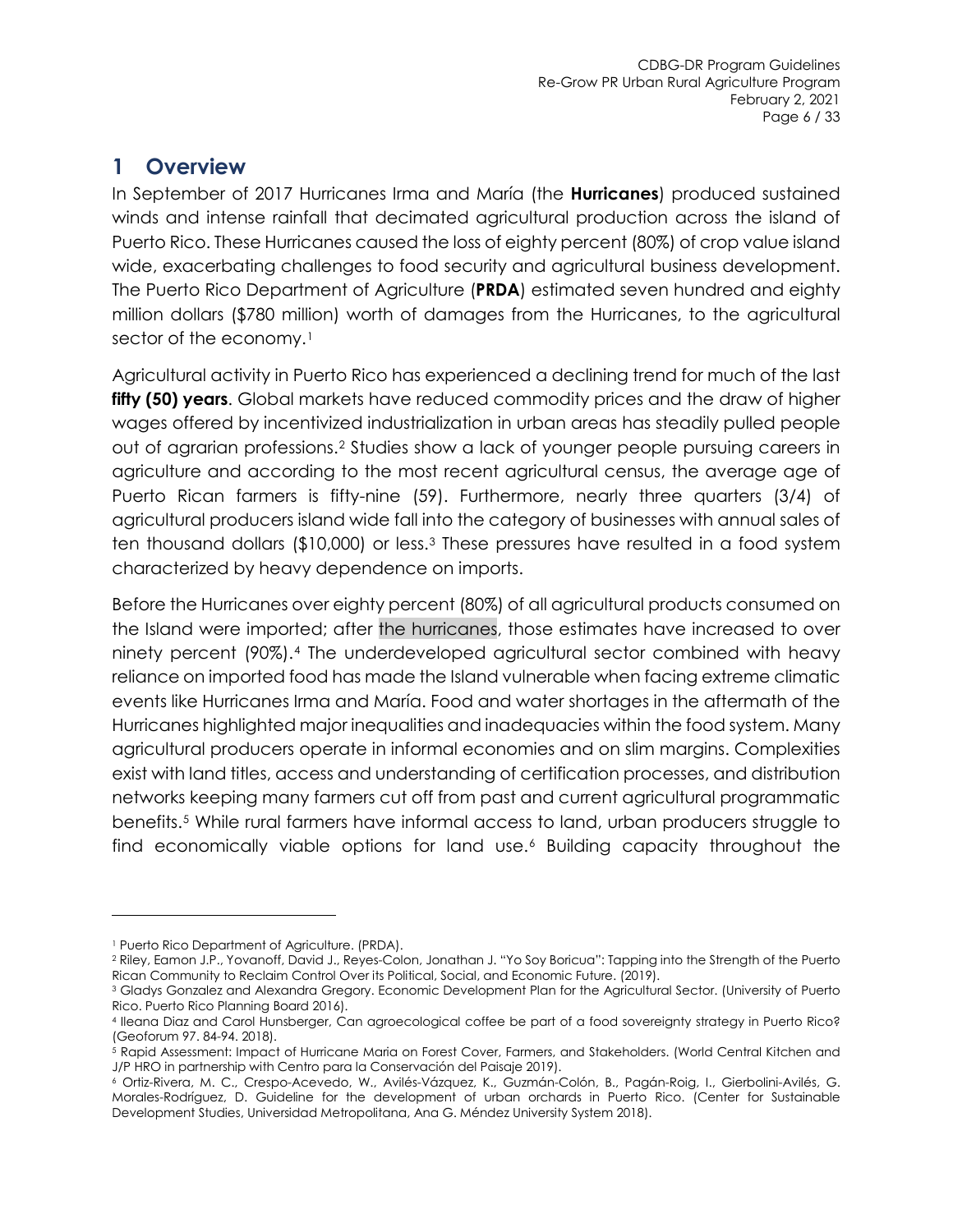agricultural sector as a response to the Hurricanes will reduce vulnerability to future events and simultaneously revitalize an important sector of Puerto Rico's economy.

#### <span id="page-6-0"></span>1.1 Objective

The Re-Grow Puerto Rico Urban and Rural Agriculture Program (**Re-Grow Program** or the **Program**) aims to build agricultural capacity and meet the needs created by the Hurricanes through a substantial investment of Community Development Block Grant – Disaster Recovery (**CDBG-DR**) funds in a wide variety of viable and sustainable agricultural activities. Citizens served by the Program will be diverse; spanning from urban to rural areas and across all ages. The Program will focus on small and medium agricultural businesses and non-governmental organizations engaged in sustainable agricultural activities that contribute to the strengthening of the agricultural economy since the Hurricanes. Challenges with urbanization, population migration and land use change will be addressed through urban agriculture and technology deployment. Battered agricultural infrastructure will be improved to withstand future climatic uncertainties. The Program will expose individuals to agricultural opportunities while simultaneously helping established producers create employment opportunities across the sector.

Re-Grow is focused on:

- 1. Promoting and increasing food security island wide; and
- 2. Enhancing and expanding agricultural production related to economic revitalization and sustainable development activities.

#### <span id="page-6-1"></span>**Tie to the Hurricanes**

The United States Department of Housing and Urban Development (**HUD**) requires that CDBG-DR programs have a tie to the Hurricanes. With every municipal government in Puerto Rico being determined by the HUD Federal Register Vol. 83, No. 28 (February 9, 2018), 83 FR 5844, to be "most impacted and distressed", funding is available to all communities across Puerto Rico. In accordance with 83 FR 5844, 5851 "all CDBG-DR funded activities must clearly address an impact of the disaster for which funding was allocated". Since the Hurricanes affected the whole Island, there is an imperative to bolster and rebuild its agricultural economic sector. Agricultural capacity and strong food systems are fundamental to resiliency of economies and, as Puerto Rico's entire agriculture sector was devastated by the Hurricanes, this Program is designed to revitalize this industry. The focus on small and medium agricultural businesses further contributes to stabilizing agricultural professions and organizations associated with the hardest hit LMI populations on the Island. The Re-Grow Program is an integral part of the long-term expansion of jobs in the sector, food security and contributing to overall economic recovery of disaster impacted populations.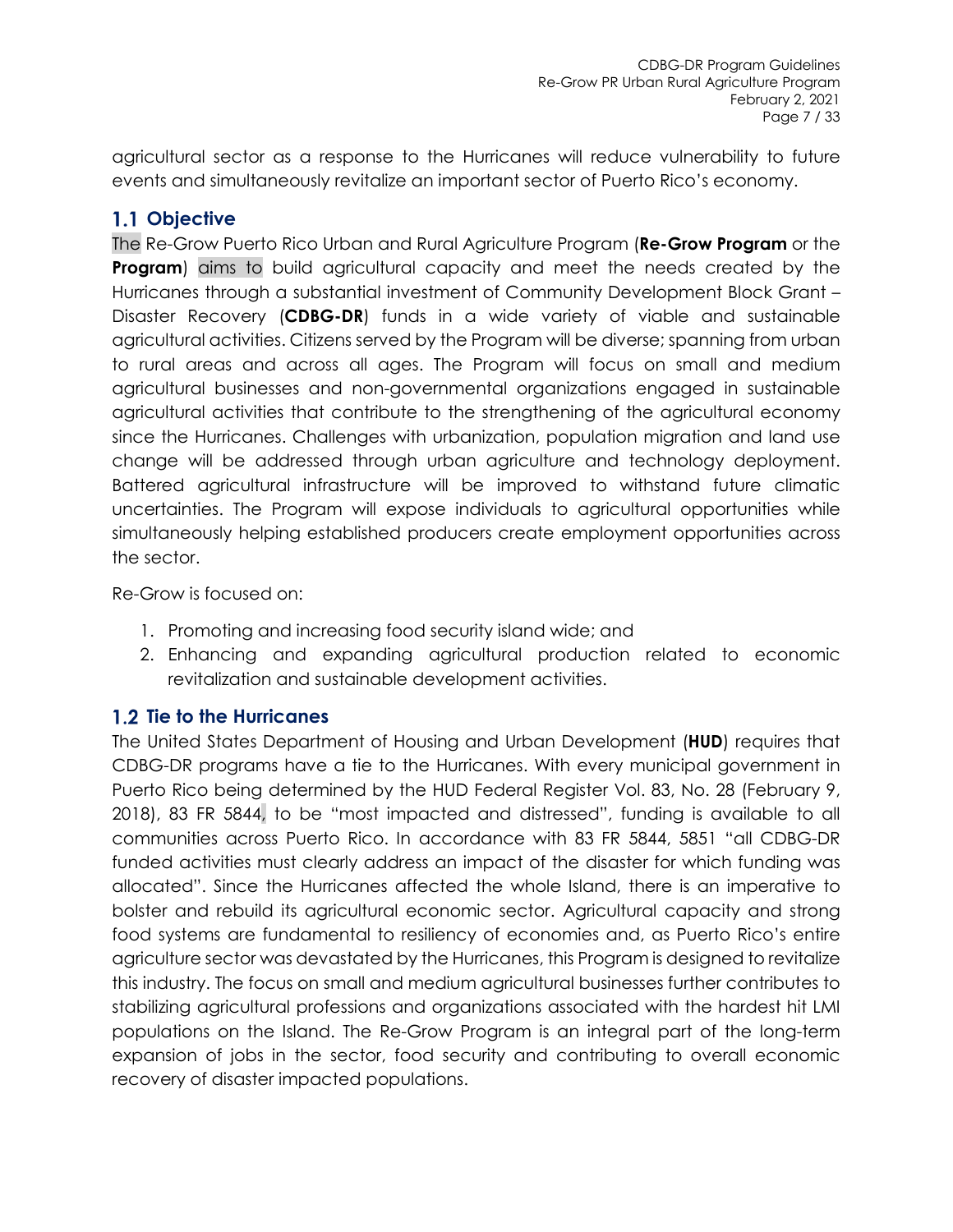## <span id="page-7-0"></span>**2 National Objective**

All activities of CDBG-DR programs must meet one (1) of the three (3) National Objectives defined in the authorizing statute of the CDBG Program at 104(b)(3) of the Housing and Community Development Act of 1974 (**HCDA**), as amended, 42 U.S.C. § 5305. The Puerto Rico Department of Housing (**PRDOH**) anticipates that each Program's eligible activities will meet one of the below listed national objectives. PRDOH will work with entities who are funded through this Program to determine the national objective for each project according to 24 C.F.R. § 570.483 and listed here below:

- Benefit to low- and moderate-income persons (**LMI**) (24 C.F.R. § 570.483(b))
	- o Job Creation/Retention;
	- o Area Benefit; and
	- o Limited Clientele
- Urgent Need (**UN**) activities (24 C.F.R. § 570.483(d))
- Aid in prevention or elimination of Slums or Blight (**SB**) (24 C.F.R. § 570.483(c))

PRDOH has set a goal to expend seventy percent (70%) of Re-Grow Program funds on projects that result in a benefit to LMI individuals or that demonstrably serve LMI areas.

## <span id="page-7-1"></span>**3 Program Description**

The total allocation for the Re-Grow Program is ninety-two million five hundred thousand dollars (\$92,500,000), but is subject to change with additional CDBG-DR Action Plan Amendments. PRDOH realizes that small and medium agricultural businesses need both monetary aid as well as access to essential services and resources. PRDOH will work with the Puerto Rico Science, Technology and Research Trust (**PRSTRT**) as a Subrecipient, who will be responsible to disburse grants and provide technical assistance to small and medium agricultural businesses. The Program may engage additional subrecipients as needed.

Grants to small and medium agricultural businesses will be administered by the Subrecipient and disbursed directly to eligible applicants for program eligible costs (see Grants section below). Applicants must complete an online application including submittal of all required information and documentation for consideration and grant award calculations (see Applications section below).

In addition to providing grants, the Program will provide a wide range of technical assistance activities across the agricultural sector, giving farms and farmers an access to essential services and resources (see Technical Assistance section). The technical assistance is intended to build additional capacity in organizations and agencies that bolster the agricultural sector of the economy.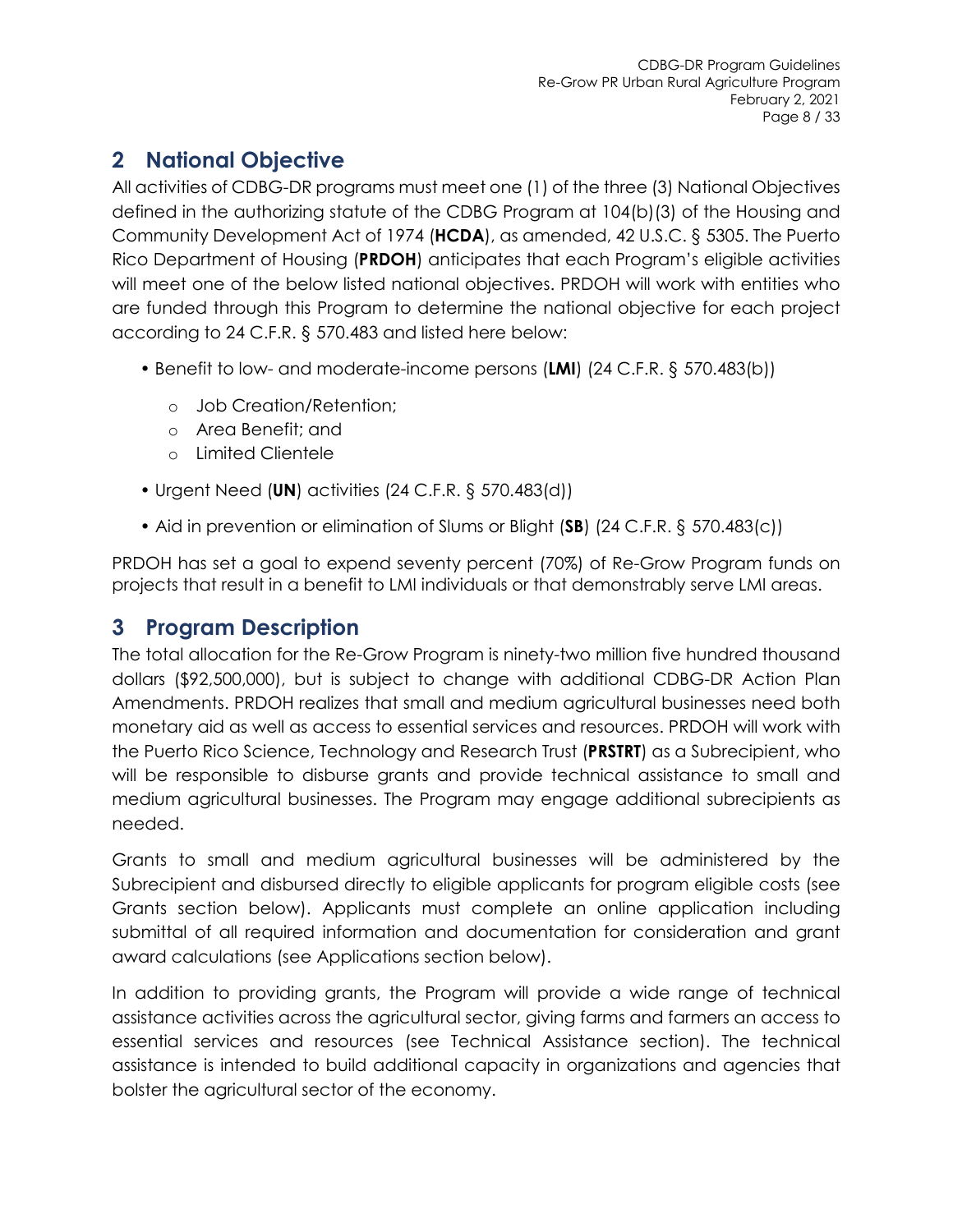#### <span id="page-8-0"></span>**3.1 PRDOH's Role**

The PRDOH will serve as the Re-Grow Program's primary oversight entity as the CDBG-DR grantee. PRDOH's responsibilities in this role include, but are not limited to, the following:

- Creation of Program Guidelines;
- Development of the web application;
- Legal document generation and review;
- Information Technology systems development and management;
- Monitoring and oversight of Subrecipients; and
- CDBG-DR compliance, recordkeeping, reporting, and monitoring.

#### <span id="page-8-1"></span>**Subrecipient's Responsibilities**

Subrecipients in the Program may include Non-governmental organizations, communitybased development organizations, educational organizations, units of general local government jurisdictions and other governmental entities. Subrecipients will be selected by PRDOH and will aid in program administration in support of the provision of grants and technical assistance to eligible entities outlined below.

The Subrecipients' responsibilities in this role include, but are not limited to the following:

#### **Grants**

- Application intake and eligibility reviews.
- Duplication of Benefits calculations.
- Grant underwriting and award calculations.
- Assistance to applicants throughout the grant application process.
- CDBG-DR compliance, recordkeeping, reporting, and monitoring.
- Coordination and execution of grant agreements with awarded participants.
- Grant funds disbursal to awardees.

#### **Technical Assistance**

- Aid in application processes for accessing certification and other benefits available to farmers.
- Farmer support services and mentoring.
- Agricultural educational workshops related to agricultural methods, techniques, and skill building.
- Programmatic Services contributing to capacity building within a qualified agriculture or farming operation.
- CDBG-DR compliance, recordkeeping, reporting, and monitoring.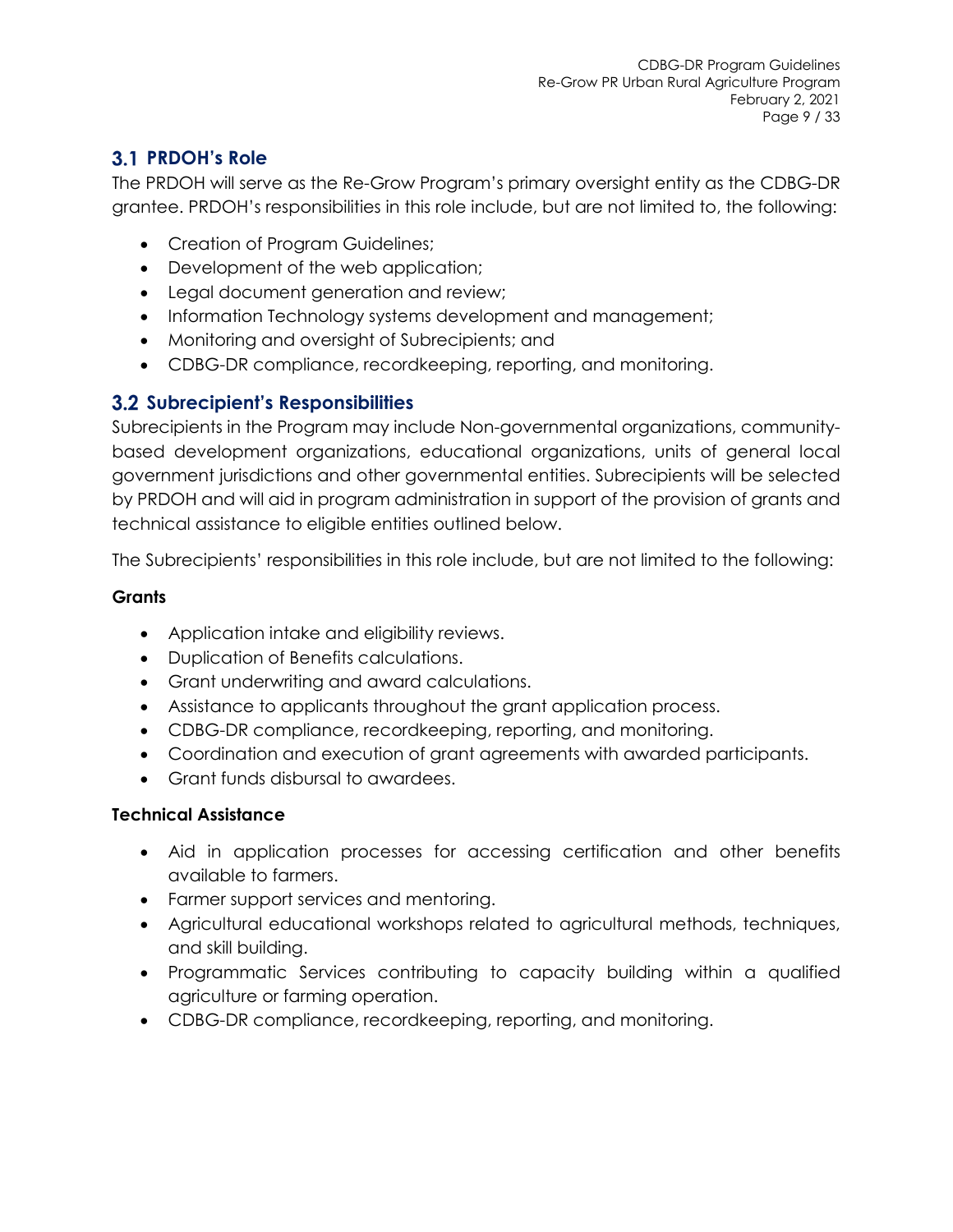## <span id="page-9-0"></span>**4 Eligible Use of Funds**

All projects funded by the U.S. Department of Housing and Urban Development (**HUD**) must meet a national objective, be performed by an eligible entity, meet at least one (1) eligible activity, and be documentable as an eligible cost; all listed in these guidelines.

#### <span id="page-9-1"></span>**Eligible Entities**

 $\overline{a}$ 

Entities eligible to apply for and receive grant awards and technical assistance through the Program will be small and medium agricultural businesses. During the application intake period agricultural businesses engaged in food production will be prioritized. Priority applicants that submit all documents required will be reviewed for eligibility prior to reviewing eligibility for non-priority applicants. Other non-food<sup>[7](#page-9-2)</sup> [8](#page-9-3) producing entities will be considered as funds are available.

Eligible entities can be existing, re-starting or starting-up and include, but are not limited to, the following:

- $\triangleright$  Small and medium agricultural businesses, that meet the "small family farm" defined below, and can include:
	- Small and medium agribusinesses that support the activities and production of small farm and farmers.
	- Small and medium food producers, manufacturers, distributors, or suppliers engaged in local food production or distribution.
	- Community based organizations involved in food production or distribution.
	- Agricultural microenterprises<sup>[9](#page-9-4)</sup> (5 employees or less).

These eligible entities will be required to meet the United States Department of Agriculture (**USDA**) size threshold classification of "small family farm" defined below.

The USDA Economic Research Service (**ERS**) Farm Typology defines "small family farms" as operations with annual gross cash farm income (**GCFI**) under three hundred and fifty thousand dollars (\$350,000).[10](#page-9-5) This classification encompasses eighty-nine percent (89%) of farms and enables the Program to most effectively impact the agricultural economy of Puerto Rico.

<span id="page-9-2"></span> $^7$  Some non-food products identified in the USDA webpage are: oils, resins, fibers, clothing, energy, cosmetics, and plastics. Source[: https://www.nal.usda.gov/afsic/industrial-energy-and-non-food-crops.](https://www.nal.usda.gov/afsic/industrial-energy-and-non-food-crops) 

<span id="page-9-3"></span><sup>&</sup>lt;sup>8</sup> Section 101 of the Specialty Crops Competitiveness Act of 2004 (7 U.S.C. 1621 note), amended under section 10010 of the Agricultural Act of 2014, Public Law 113-79 (the Farm Bill), defines specialty crops as, "Fruits and vegetables, tree nuts, dried fruits, horticulture, and nursery crops (including floriculture). Source: [https://www.ams.usda.gov/services/grants/scbgp/specialty-crop.](https://www.ams.usda.gov/services/grants/scbgp/specialty-crop)

<span id="page-9-4"></span> $9$  The term "microenterprise" means a commercial enterprise that has five (5) or fewer employees, one (1) or more of whom owns the enterprise. 42 USC §5302(a)(22).

<span id="page-9-5"></span><sup>10</sup> <https://www.ers.usda.gov/topics/farm-economy/farm-structure-and-organization/farm-structure/>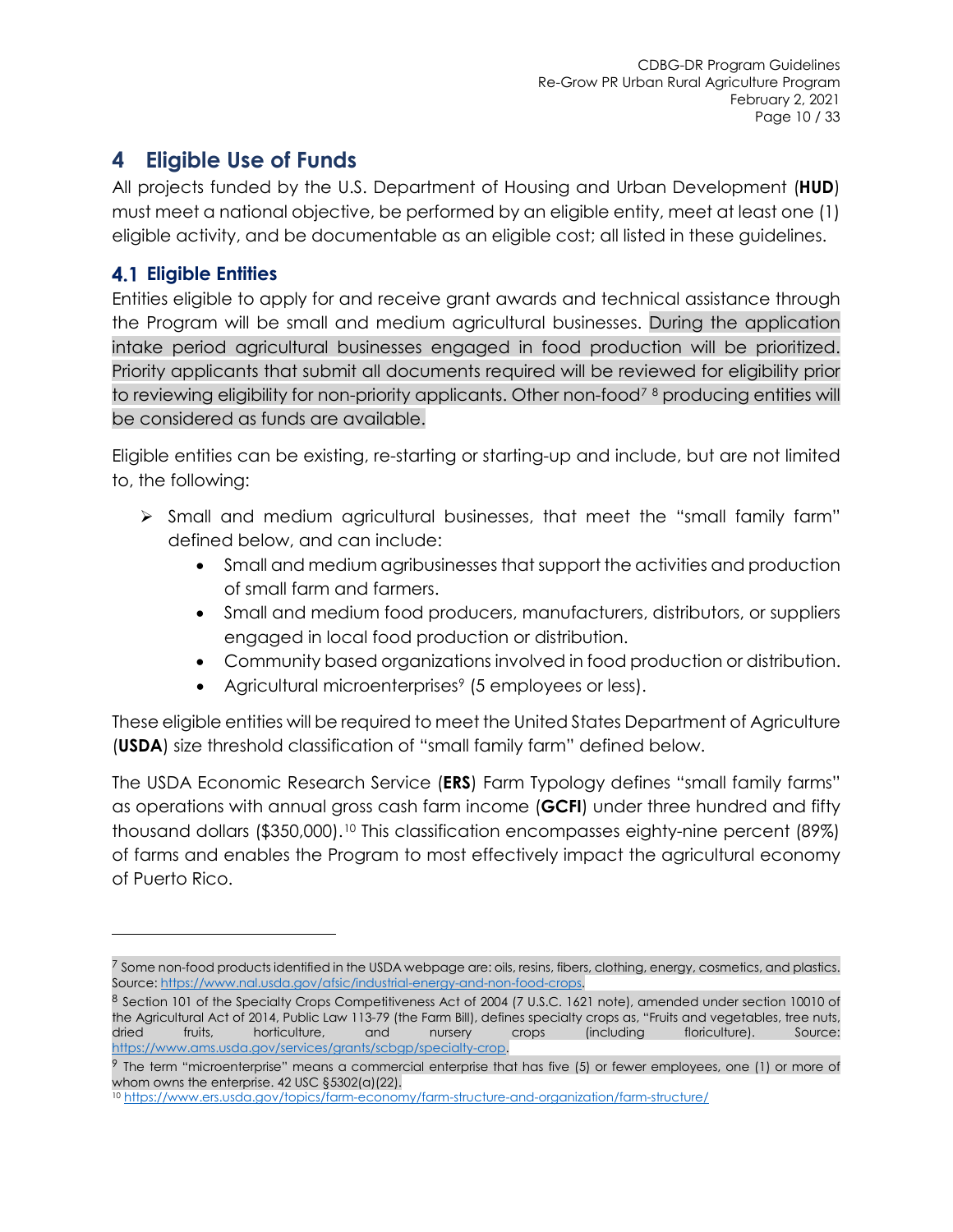

Source: USDA, National Agricultural Statistics Service and Economic Research Service

|                                | <b>Share of US farms</b> |
|--------------------------------|--------------------------|
|                                | Percent                  |
| <b>All farms</b>               | 100.0                    |
| Farm size by gross sales value |                          |
| \$1,000,000 or more            | 3.9                      |
| \$500,000 - 999,999            | 3.5                      |
| \$250,000 - 499,999            | 4.3                      |
| \$100,000 - 249,999            | 6.5                      |
| Less than \$100,000            | 81.8                     |

Farm-level average net cash income by sales class and typology, 2011-2020F Nominal (current dollars)

#### **Footnotes**

Data as of February 5, 2020

Source: USDA, National Agricultural Statistics Service and Economic Research Service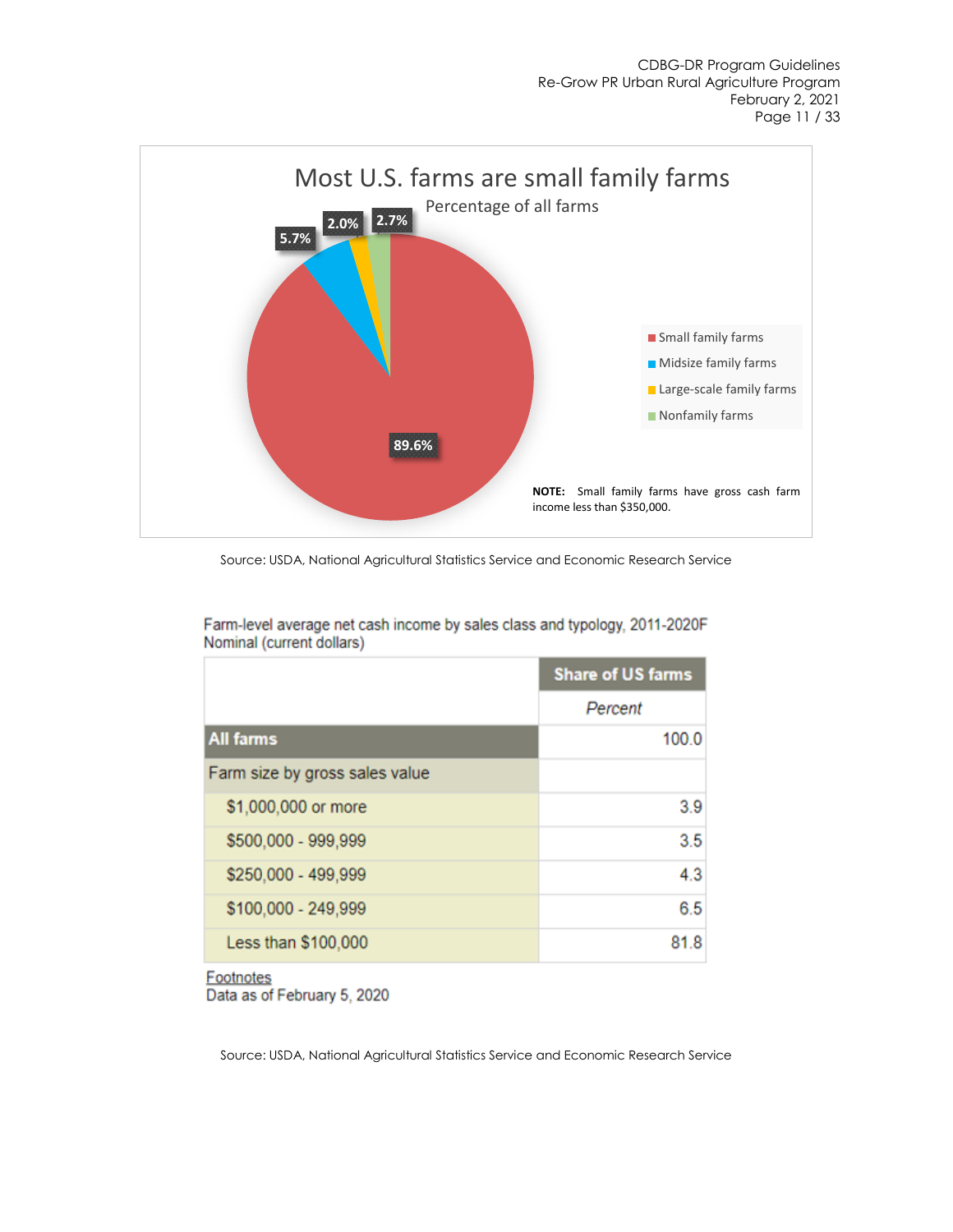Furthermore, these entities must be engaged in "Farming Operations" as defined at 7 C.F.R. §1400.3:

Farming operation means a business enterprise engaged in the production of agricultural products, commodities, or livestock, operated by a person, legal entity, or joint operation that is eligible to receive payments, directly or indirectly, under one or more of the programs specified in 1400.1[11](#page-11-2). A person or legal entity may have more than one farming operation if such person or legal entity is a member of one or more joint operations.

#### <span id="page-11-0"></span>**Eligible Activities**

Eligible activities for this Program, per the Housing and Community Development Act of 1974, 42 U.S.C. § 5305 (Activities eligible for assistance), are:

- 1. Section 105(a)(22) Microenterprise Assistance;
- 2. Section 105(a)(17) Economic development assistance that creates or retains iobs:
- 3. Section 105(a)(14) Activities Carried Out through Nonprofit Development Organizations;
- 4. Section 105(a)(15) Assistance to neighborhood-based nonprofit organizations, local development corporations, and nonprofit organizations; and
- 5. Section 105(a)(21) Assistance to Institutions of Higher Education.

#### <span id="page-11-1"></span>**Eligible Costs**

Eligible costs for the Re-Grow Program are listed in the tables below. Note these lists are not all inclusive but rather include most of the costs and should give applicants a clear picture of the kinds of costs that are program eligible. Eligible costs will be evaluated based on farming discipline and proposed use.

#### 4.3.1 Grants

The following table represents eligible costs that can be requested through an application and funded through the Program in the form of a grant to an eligible entity.

#### **Table 1: Eligible Costs**

 $\overline{a}$ 

| Farm           | Fencing: Permanent, Moveable, and Electric<br>Livestock holding and management equipment<br>Irrigation systems: above ground, underground<br>Pumps, Solenoids, flow control devices, and sensors |
|----------------|--------------------------------------------------------------------------------------------------------------------------------------------------------------------------------------------------|
| Infrastructure | o Ponds, Liners, and Tanks<br>Nutrient Control Systems<br>Fertilizer (various application methods)                                                                                               |
|                | Dosing and in System Syphoning Technologies                                                                                                                                                      |

<span id="page-11-2"></span><sup>11</sup> [https://www.ecfr.gov/cgi-bin/text-idx?node=pt7.10.1400&rgn=div5#se7.10.1400\\_11.](https://www.ecfr.gov/cgi-bin/text-idx?node=pt7.10.1400&rgn=div5#se7.10.1400_11)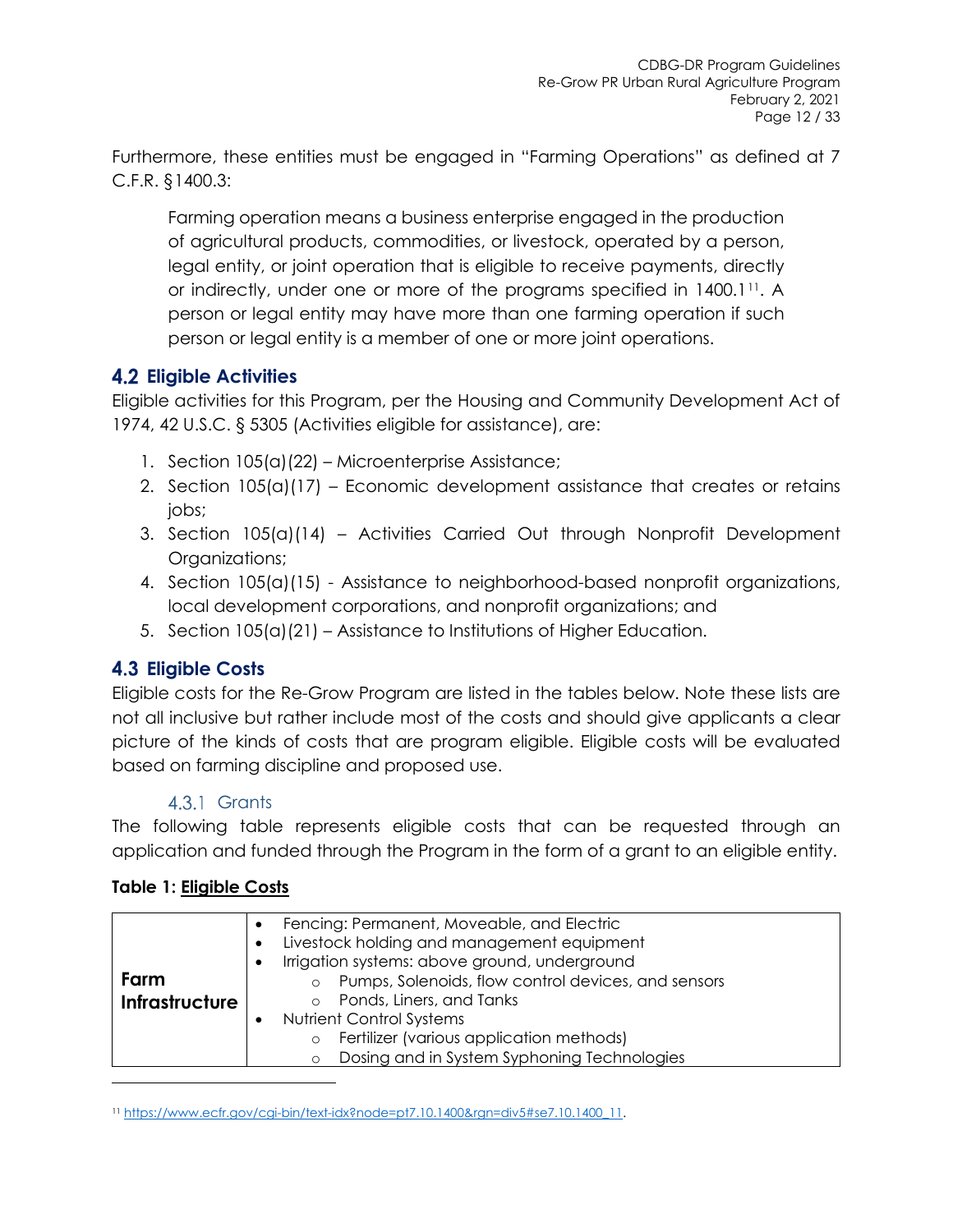|                               | o Compost Creation Methods and Nutrient Harvest Technologies<br><b>Climate Control Automation Systems</b><br>Computerized climate controls<br>$\circ$<br>Fans<br>$\circ$<br>Thermostats<br>$\circ$<br>Evaporative and electronic cooling<br>$\circ$<br>Humidity control devices<br>$\circ$<br>Purchase/Construction/Repair of Greenhouses or other similar agricultural<br>propagative structures: permanently affixed or moveable.<br><b>Bench Systems</b><br>$\circ$<br>Shade houses<br>$\circ$<br>Polycarbonate Coverings (panel systems)<br>$\circ$<br>High Tunnels<br>$\circ$<br><b>Light Depravation Structures</b><br>$\circ$<br>Quonset or similar buildings for the purpose of nursery stock and<br>equipment storage or protection during inclement weather events.<br>Cold storage and/or on Farm Refrigeration Storage Solutions<br>$\bullet$<br><b>Walk in Coolers</b><br>$\circ$<br>Hydroponic and/or aquaponics Production Systems Equipment<br>$\bullet$<br>Climatic resiliency equipment<br>$\bullet$<br>Rainwater collection and storage systems<br>$\circ$<br>Cisterns<br>$\circ$<br>Pipe<br>$\circ$<br><b>Filters</b><br>$\circ$<br>Groundwater collection systems (wells)<br>$\circ$<br>Surface water collection systems<br>$\circ$<br>Power Resilience and Autonomy Systems<br>$\circ$<br>Solar panels<br>$\circ$<br>Small scale hydroelectric<br>$\circ$<br>Inverters<br>$\circ$<br>Generator<br>$\circ$ |
|-------------------------------|---------------------------------------------------------------------------------------------------------------------------------------------------------------------------------------------------------------------------------------------------------------------------------------------------------------------------------------------------------------------------------------------------------------------------------------------------------------------------------------------------------------------------------------------------------------------------------------------------------------------------------------------------------------------------------------------------------------------------------------------------------------------------------------------------------------------------------------------------------------------------------------------------------------------------------------------------------------------------------------------------------------------------------------------------------------------------------------------------------------------------------------------------------------------------------------------------------------------------------------------------------------------------------------------------------------------------------------------------------------------------------------------------------------------------------|
| Farm<br>Equipment             | Tractors: walk behind or full size<br>Hand tools<br>$\bullet$<br>$\bullet$<br>Implements<br>Hoes<br>$\bullet$<br>$\circ$<br>Weed<br>Tillers<br>$\circ$<br>whackers<br>Mowers<br>$\circ$<br>Chainsaws<br>Cultivators<br>$\circ$<br><b>Power Drills</b><br><b>Bailers</b><br>$\circ$<br>Planters<br>Pruners<br>$\bullet$<br>$\circ$<br>Seeders<br>Seeders<br>$\bullet$<br>$\circ$<br><b>Harvest Carts</b><br>Aquaculture enabling equipment or supplies<br>$\bullet$<br>Fishing equipment.<br>Computers<br>$\bullet$<br>Farm<br>$\bullet$<br>management<br>software                                                                                                                                                                                                                                                                                                                                                                                                                                                                                                                                                                                                                                                                                                                                                                                                                                                               |
| Production<br><b>Supplies</b> | Seeds<br>Row covers<br>$\bullet$<br>Mulches<br>Saplings<br>$\bullet$<br>Trees<br>$\bullet$<br>Plant plugs<br>$\bullet$                                                                                                                                                                                                                                                                                                                                                                                                                                                                                                                                                                                                                                                                                                                                                                                                                                                                                                                                                                                                                                                                                                                                                                                                                                                                                                          |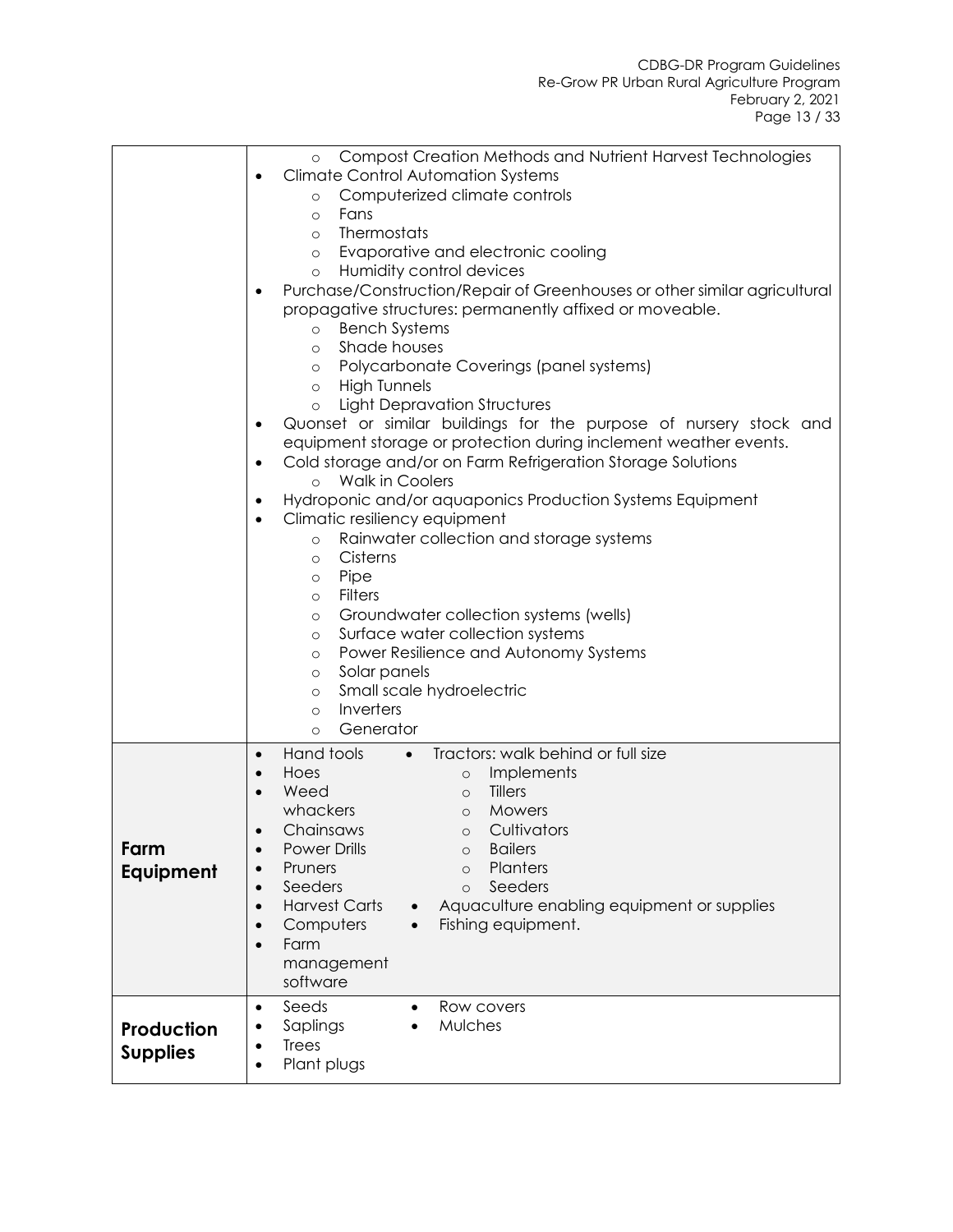| Land            | Purchase or Lease of agricultural land that does not financially inhibit<br>profitability of agricultural project proposed.<br>Land purchased or leased through the Program will be subject to special<br>CDBG-DR conditions. <sup>12</sup> |
|-----------------|---------------------------------------------------------------------------------------------------------------------------------------------------------------------------------------------------------------------------------------------|
| <b>Vehicles</b> | <b>Product Transportation</b><br>Refrigerated Box Trucks<br><b>Other Harvesting Vehicles</b>                                                                                                                                                |

#### 4.3.2 Technical Assistance

The following table represents eligible activities that may be provided and funded through the Program by a Subrecipient entity. These lists are not all inclusive but rather include most of the costs and should give applicants a clear picture of the kinds of costs that are eligible under the Program.

#### **Table 2: Eligible services**

 $\overline{a}$ 

|                                       | Workshops in<br>٠                                                                                                                                                                                                                                                                                                                                                                                                      |  |
|---------------------------------------|------------------------------------------------------------------------------------------------------------------------------------------------------------------------------------------------------------------------------------------------------------------------------------------------------------------------------------------------------------------------------------------------------------------------|--|
|                                       | Assessing farmland<br>$\circ$<br>Farm marketing essentials<br>$\circ$                                                                                                                                                                                                                                                                                                                                                  |  |
| <b>Agricultural</b><br><b>Skill</b>   | Basic food safety practices and certifications<br>$\circ$<br>Understanding soil testing basics<br>$\circ$<br>Small farm equipment operation safety<br>$\circ$                                                                                                                                                                                                                                                          |  |
| <b>Building</b><br><b>Educational</b> | <b>Business planning and land access</b><br>$\circ$<br>Transplant production<br>$\circ$<br>Seed production<br>$\circ$                                                                                                                                                                                                                                                                                                  |  |
| <b>Activities</b>                     | Fertilization and composting<br>$\circ$<br>Integrated pest management<br>$\circ$                                                                                                                                                                                                                                                                                                                                       |  |
|                                       | Nursery management<br>$\circ$<br>Value added products training<br>$\circ$<br>Agricultural technology utilization training<br>$\circ$                                                                                                                                                                                                                                                                                   |  |
| Farmer<br>Support<br><b>Services</b>  | Assistance in farm management or operations efficiencies.<br>$\bullet$<br>Assistance in obtaining farmer certifications, tax breaks, and additional<br>$\bullet$<br>locally available producer benefits<br>Assistance in programmatic application processes<br>$\bullet$<br>Assistance and provision of access to laboratory services<br>$\bullet$<br>Capacity building tools for agro-tourism/ecotourism<br>$\bullet$ |  |

Applicants must clearly outline the requested use of grant funds in the Program application. Furthermore, awarded applicants will be required to document and track all expenditures through the Program.

<span id="page-13-0"></span><sup>&</sup>lt;sup>12</sup> Land leases and purchases are subject to the regulations of Section 105(a) of the HCDA. Which include the lease length of a property to be minimum of 15 years[. https://www.hudexchange.info/sites/onecpd/assets/File/CDBG-State-National-](https://www.hudexchange.info/sites/onecpd/assets/File/CDBG-State-National-Objectives-Eligible-Activities-Chapter-2.pdf)[Objectives-Eligible-Activities-Chapter-2.pdf](https://www.hudexchange.info/sites/onecpd/assets/File/CDBG-State-National-Objectives-Eligible-Activities-Chapter-2.pdf)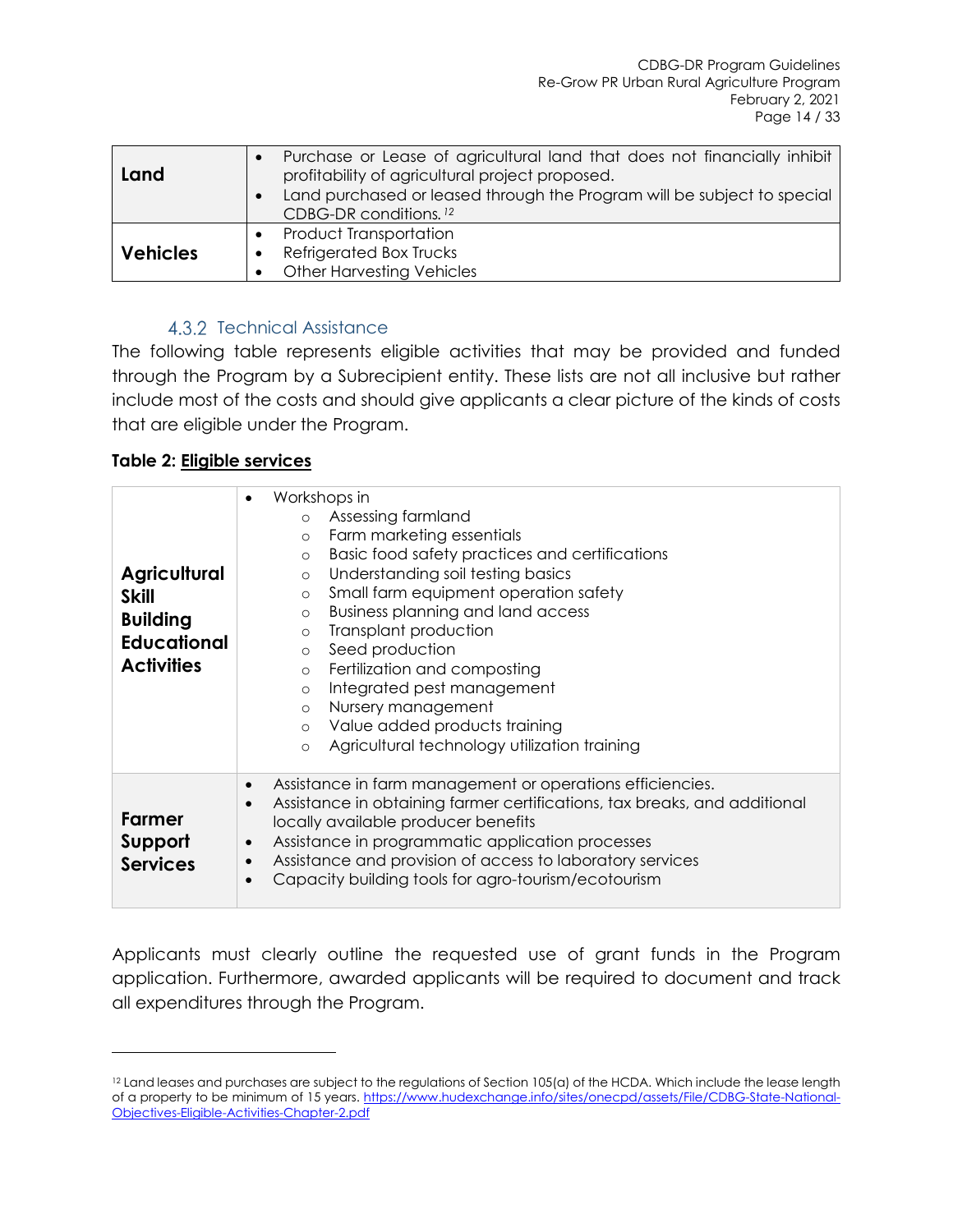#### <span id="page-14-0"></span>**Awards Structure**

#### 4.4.1 Grants

Grant award amounts will range from \$25,000 to \$150,000. Award amounts will be determined through information submitted in an online grant application and further refined through the underwriting process. Program awards are to be structured in three (3) tiers outlined in the table below. These tiers are also determined by information submitted in the application.

#### **Table 3: Three-tiered award amounts**

| <b>Grant Tiers</b>                                                                              | <b>Grant Award Amount</b>                     |
|-------------------------------------------------------------------------------------------------|-----------------------------------------------|
| Applicants with established or projected<br>annual gross income of \$50,000 or less             | Eligible for a grant of \$25,000 to \$50,000  |
| Applicants with established or projected<br>annual gross income of \$50,000<br>to.<br>\$150,000 | Eligible for a grant of up to \$100,000       |
| Applicants with established or projected<br>annual gross income of more than<br>\$150,000       | Eligible for a grant award of up to \$150,000 |

Applicants must show through their application that they are eligible to receive the award amount requested. This will be established through documented size of existing operation, income projections, a business plan, and proven agricultural managerial ability (see Applications section).

## <span id="page-14-1"></span>**5 Program Eligibility**

### <span id="page-14-2"></span>**Threshold Eligibility Requirements**

Threshold eligibility will be assessed through the applications and is the first level of review. This review focuses on basic application completeness and baseline entity eligibility. This review must be conducted before the applications are considered for further review, determinations, and award calculations. Applicants will be notified of a determination once this initial review has been conducted. Existing, re-starting, and new/start-up farms and agricultural related businesses are eligible to receive grant awards and/or technical assistance services. Threshold eligibility will include but is not limited to the following:

- Application completed and signed;
- All documentation submitted and/or uploaded with application;
- Entity meets size requirements to be considered as per the Eligible Entities section;
- Be registered to do business in Puerto Rico;
- Establish evidence of Agricultural Managerial Ability per the Agricultural Managerial Ability section (documented);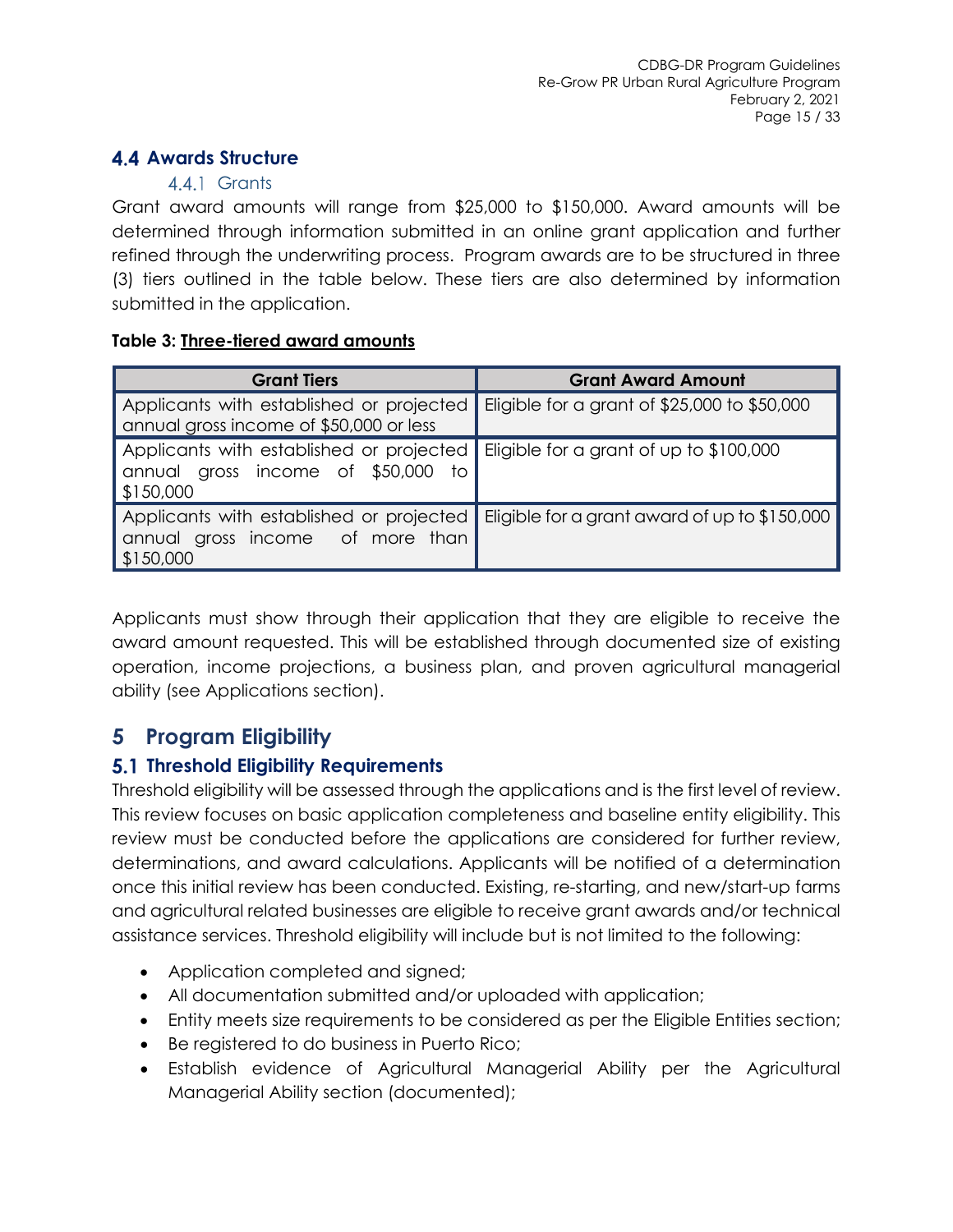- Be physically located in Puerto Rico; and
- Demonstrate that more than fifty-one percent (51%) of production or services are consumed and/or produced locally (documented).

See Grant Application Submission Requirements section for further instruction on application and documentation requirements.

#### <span id="page-15-0"></span>**Ineligible Applicants**

Businesses, Individuals or organizations that provide the following products and/or services are ineligible for Re-Grow grant assistance:

- Any that are listed on the HUD Debarred List;
- Entities engaged in lobbying or political activities;
- Entities engaged or involved in religious activities except where expenses are clearly distinguishable between the organization's religious and secular activities; and
- Entities who have received federal assistance in the past and required flood insurance has not been maintained.

## <span id="page-15-1"></span>**6 Applications**

#### <span id="page-15-2"></span>**Grant Application Submission Requirements**

Application intake will begin with a publicly advertised application process. Applications will be accepted digitally, in English and Spanish, through the CDBG-DR Program website, [https://www.cdbg-dr.pr.gov/.](https://www.cdbg-dr.pr.gov/)<sup>[13](#page-15-3)</sup> Applicants needing assistance filling out and submitting the online application may arrange an intake meeting in which guidance will be provided. Applicants who have requested this service will be referred to locations designated by the Subrecipient for assistance in completing an application. The Subrecipient will review all applications for threshold eligibility requirements. Once the application is determined to meet the initial eligibility, the Subrecipient will inform the applicant and will then complete an underwriting review. Once underwriting is complete an applicant will be notified of the award amount they will be eligible to receive. Coordination of awards will include acknowledging the award and signing a grant agreement outlining responsibilities for documentation of compliance as well as process of funds disbursement to the awarded applicant.

Applicants may be contacted in an effort to request additional information or documentation throughout any step in the process, this will be done on a case by case basis. Once all funds have been disbursed and all documentation has been provided in compliance with CDBG-DR Program requirements, the Subrecipient will initiate the

 $\overline{a}$ 

<span id="page-15-3"></span><sup>&</sup>lt;sup>13</sup> A direct link will be provided.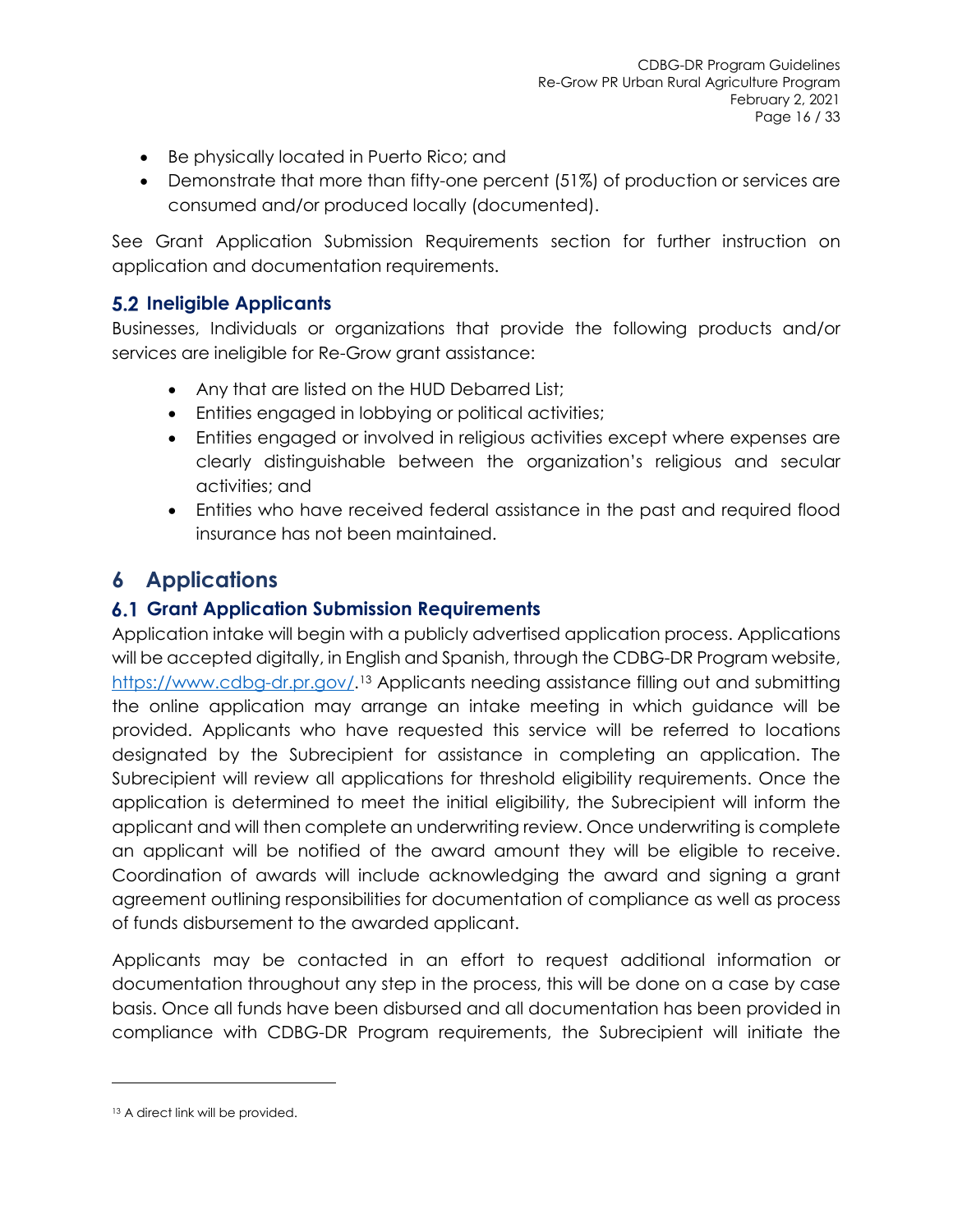closeout process with each grant recipient. Instructions for completing the application will be posted to the PRDOH website.

#### 6.1.1 Application Overview

The application will ask a series of "fill in the blank", multiple choice and narrative response questions. All application questions are designed to provide the necessary information to determine threshold eligibility and, if eligible, move the application to underwriting with limited additional information needed.

#### **For startup/restarting businesses or entities:**

Startup/restarting businesses that are applying for Program grants are required to present a business outlook/plan section for consideration (details outlined in the application). An in-depth plan provides assurance that the applicant is organized and prepared to receive an award through the Program. The outlook and plan also provide good indicators of an applicant's capacity to implement a successful venture, further ensuring that any awards granted through the Program will meet the economic development goals outlined by HUD and PRDOH.

#### **For established businesses or entities:**

Established businesses are required to provide only a brief overview summary of the operation because existing businesses have the ability to show documentation of operations to prove eligibility (see documentation table below). If an existing business would like to pursue an expansion of operations through the Program, information about the expansion will be required in the application to justify eligibility for a lager award amount. The application provides an existing business the opportunity to combine existing income with expansion projected income to become eligible for a larger award amount aiding in the ability of the applicant to successfully expand their existing operation. Further instructions on these details will be explained in the application.

#### Agricultural Managerial Ability

As part of the application a small and medium agricultural business grant applicant must show evidence of Agricultural Managerial Ability. This ability can be shown through education, on-job training, and/or farm experience. Agricultural Managerial Ability must be shown through **one (1) or more** of the following:

#### **Evidence of education:**

- 4-year college degree or graduate degree in an agriculture related field(s);
- 2-year college degree from a technical college in an agricultural related field;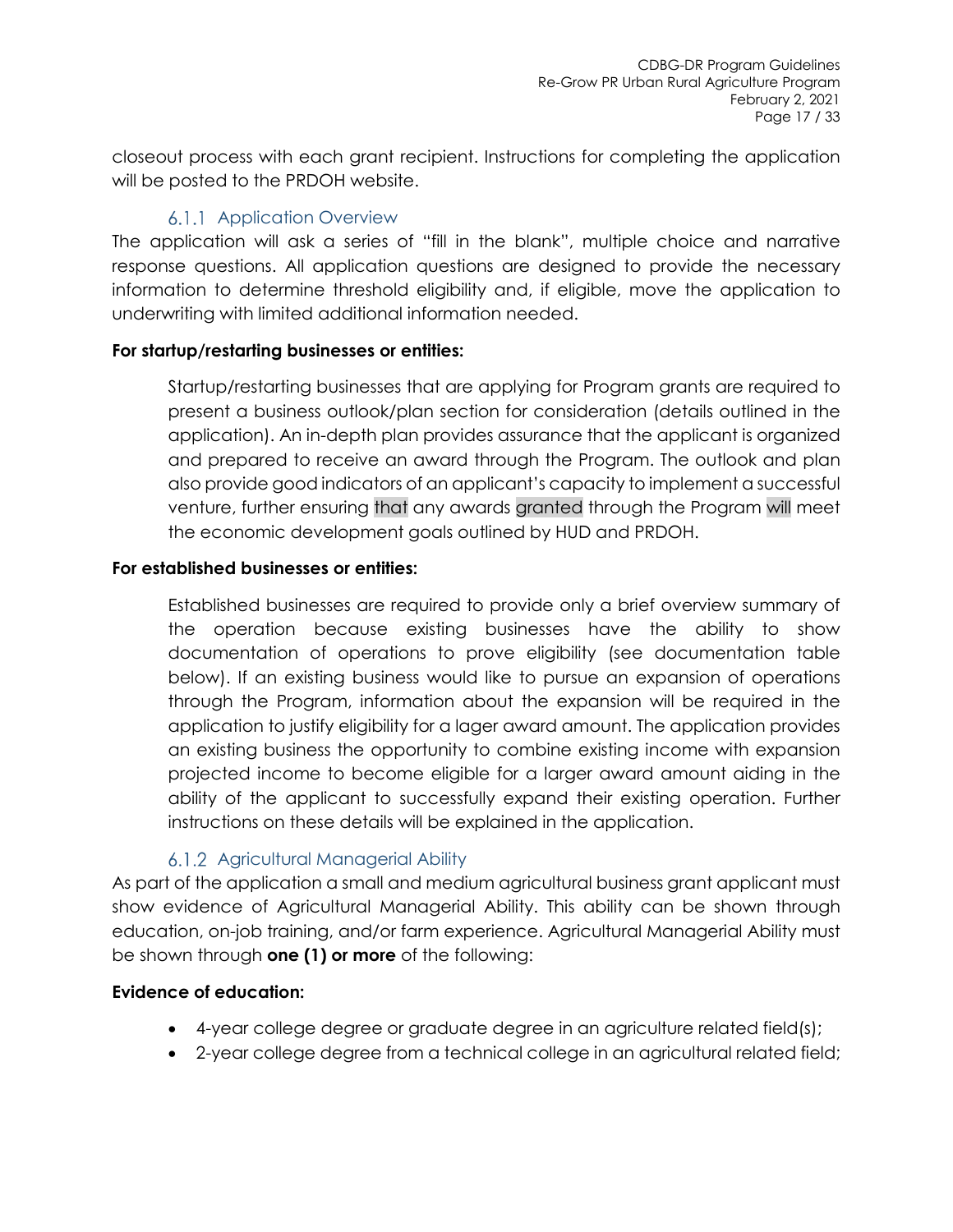- Successful completion of farm management curriculum offered by the Cooperative Extension Service, a community college, adult vocational agricultural program or Land Grant University;
- Successful completion of a community based, nationally based, non-profit or similar farm workshop programs;
- Vocational or general agriculture classes in high school in addition to working on a farm and participating in, and successfull completion of agricultural projects in, 4-H, FFA, Tribal youth organizations, Grange Youth, or another agricultural affiliated club.

#### **Experience in "on the job" training:**

- Working or recently worked as hired farm labor with management responsibilities including but not limited to making day to day decisions of consequence;
- Completing or recently completed a farm mentorship, internship or apprenticeship program with an emphasis on management requirements and day to day farm decisions;
- Participating or recently participated in Urban or community supported agriculture programs which incorporate basic agricultural training.

#### **Experience in farm management:**

- Owner, manager or operator of a farm business for at least one (1) full production and marketing cycle within five (5) years of the date of the application;
- Employed as a migrant farm worker and elevated to leadership or foreperson position for at least one (1) production and marketing cycle with responsibilities related to crop and field management, livestock health, breeding supervision (plant and/or animal), labor management or hiring, or general farm management;
- Raised on a farm and had significant responsibility for day to day management decisions for at least one (1) entire production and marketing cycle;
- Obtained and successfully repaid at least one (1) FSA youth loan.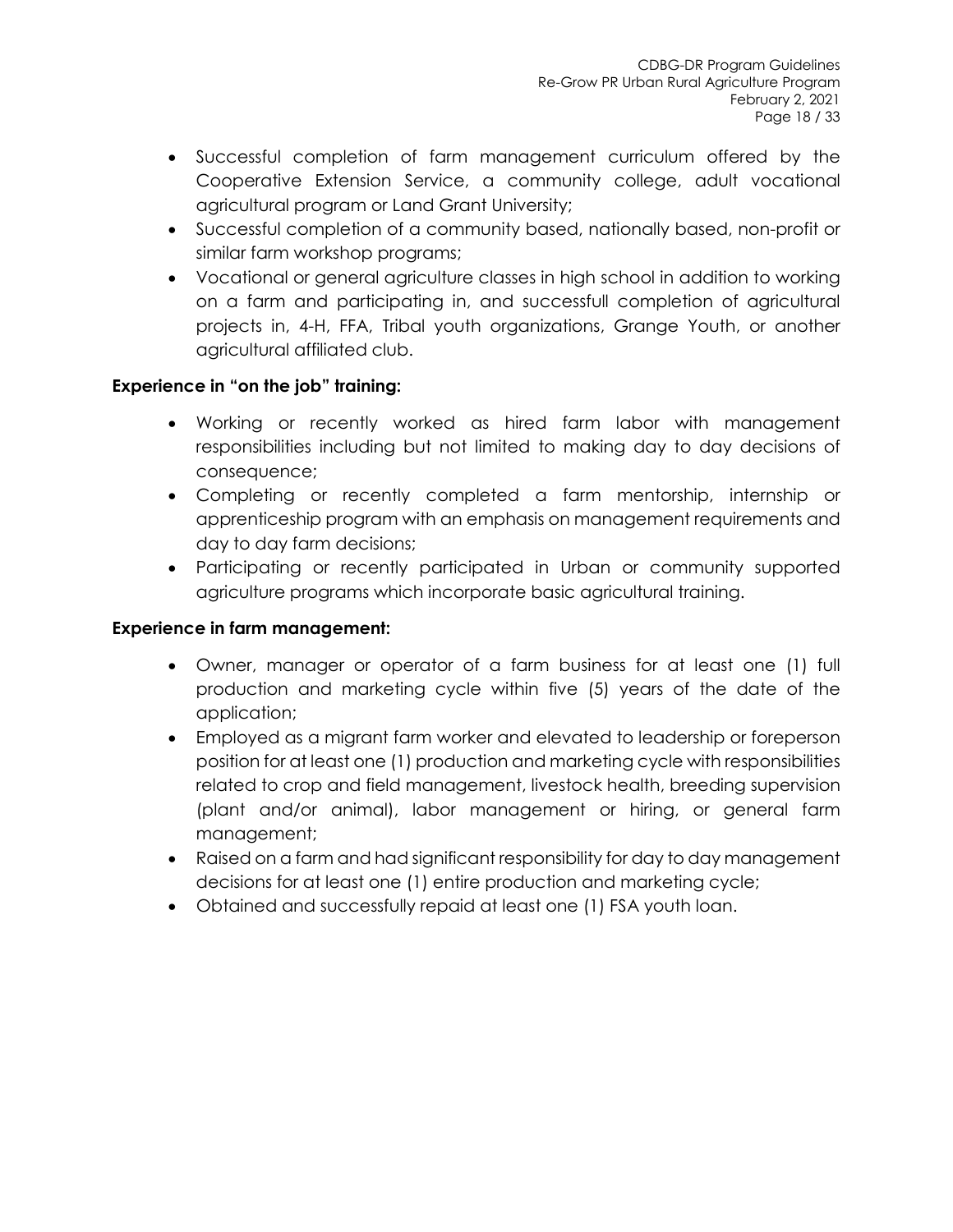#### 6.1.3 Application Required Documentation

Information and documents requested in the application may include:

| Category                                                                                                                                                                                                                                 | <b>Required items</b>                                                                                                                                                                                                                                                                                                                                                                                                                                            |
|------------------------------------------------------------------------------------------------------------------------------------------------------------------------------------------------------------------------------------------|------------------------------------------------------------------------------------------------------------------------------------------------------------------------------------------------------------------------------------------------------------------------------------------------------------------------------------------------------------------------------------------------------------------------------------------------------------------|
| <b>Application</b>                                                                                                                                                                                                                       | Re-Grow Puerto Rico grant Application completed and<br>$\bullet$<br>signed by all owners with twenty-five percent (25%) <sup>14</sup> or<br>more ownership in business applicant.<br>Note: for non-profit applicants, a designated representative<br>may sign with authorization from the organization.                                                                                                                                                          |
| Proof of identity<br>(Only one (1) form of evidence<br>required with application)                                                                                                                                                        | Government issued photo i.d. for all owners with twenty-<br>$\bullet$<br>five percent (25%) <sup>15</sup> or more ownership in business. For<br>non-profits, i.d. will be submitted for designated<br>representative.<br>Driver's license,<br>$\Omega$<br>Passport<br>$\circ$<br>Military id<br>$\circ$<br>Real id<br>$\Omega$<br>Social security card<br>$\circ$<br>Other government issued id card<br>$\circ$<br>(to be attached to/uploaded with application) |
| Proof of registration to do<br>business in Puerto Rico<br>(Only one (1) form of evidence<br>required with application)                                                                                                                   | Most recent Puerto Rico tax return<br><b>Business registration documentation</b><br>Merchant registration<br>$\circ$<br>Certificate of Incorporation.<br>$\circ$<br>Certification of good standing<br>$\circ$<br>(to be attached to/uploaded with application)                                                                                                                                                                                                   |
| Proof entity meets size<br>requirements<br>(Only one (1) form of evidence<br>required with application. For<br>start-ups this category will be<br>satisfied with information provided<br>through the applicant business<br>outlook/plan) | Most recent Puerto Rico tax return<br>$\bullet$<br>Gross Income figures<br>$\circ$<br>Most recent Federal tax returns<br>Gross Income figures<br>(to be attached to/uploaded with application)                                                                                                                                                                                                                                                                   |
| <b>Evidence of agricultural</b><br>managerial ability (see                                                                                                                                                                               | <b>Educational Transcripts</b><br>$\bullet$<br>Diplomas<br>Certificates of Completion<br>$\bullet$                                                                                                                                                                                                                                                                                                                                                               |

#### **Table 4: Required information and documents**

 $\overline{a}$ 

<span id="page-18-0"></span><sup>&</sup>lt;sup>14</sup> For entities with ownership distributions of less than 25% among its owners, at least 51% of owners must show compliance with the application signing requirement. This 51% compliance requirement must be documented as requested and in alignment with other program policies.

<span id="page-18-1"></span><sup>&</sup>lt;sup>15</sup> For entities with ownership distributions of less than 25% among its owners, at least 51% of owners must show compliance with the proof of identity requirement. This 51% compliance requirement must be documented as requested and in alignment with other program policies.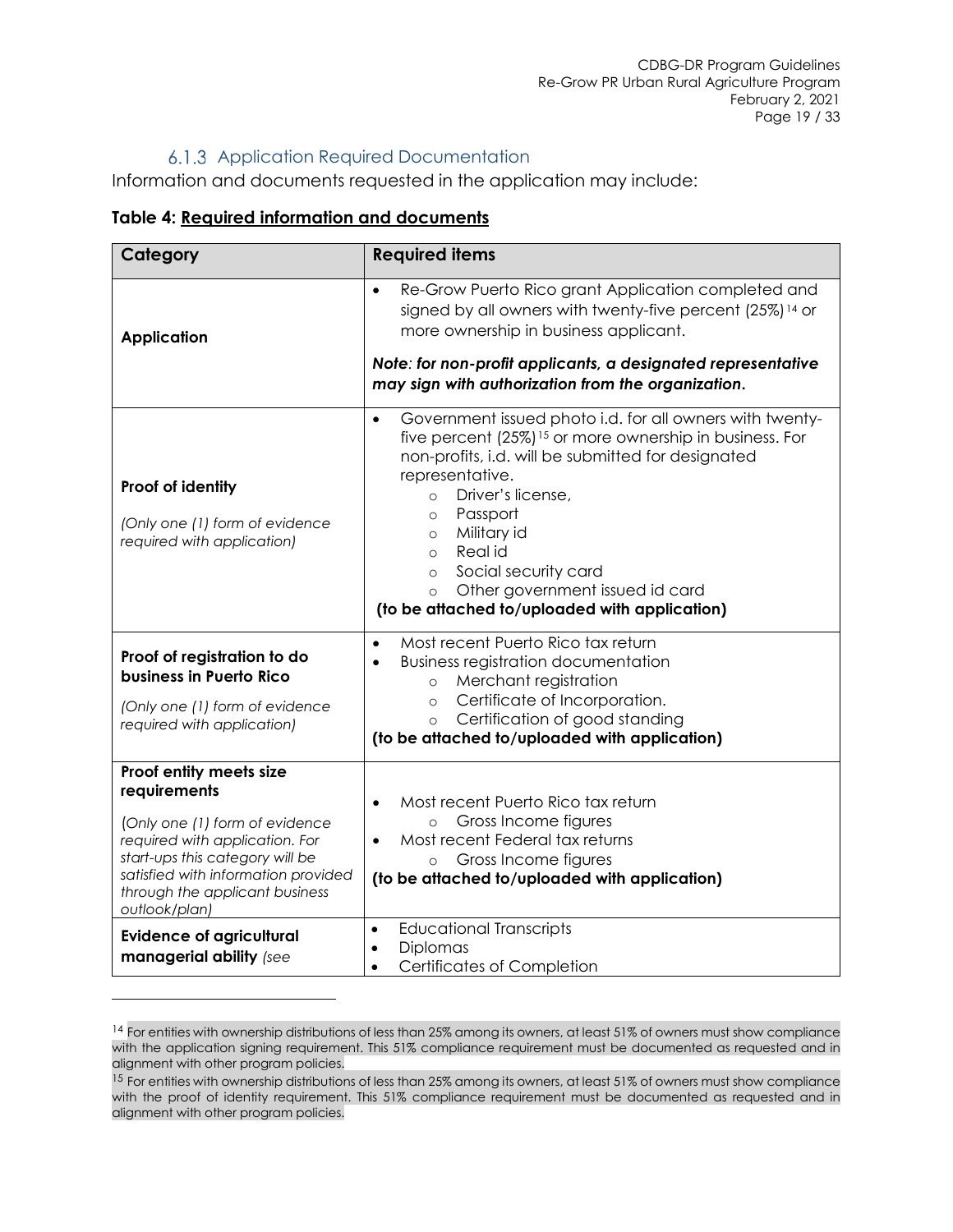| Agricultural Managerial Ability<br>section)<br>(Only one (1) form of evidence<br>required with application. Must be<br>accompanied by description in<br>application)                           | Certified letter of reference from former or current<br>$\bullet$<br>employer<br>Agriculture certifications/permits/licenses<br>$\bullet$<br><b>Bonafide</b><br>$\circ$<br><b>USDA</b><br>$\circ$<br>Agricultural taxes<br>Production or sales records<br>٠<br>Cropshare/rental/lease agreements<br>$\bullet$<br>Other documentation may be provided on a case by case<br>bases.<br>(to be attached to/uploaded with application) |
|------------------------------------------------------------------------------------------------------------------------------------------------------------------------------------------------|-----------------------------------------------------------------------------------------------------------------------------------------------------------------------------------------------------------------------------------------------------------------------------------------------------------------------------------------------------------------------------------------------------------------------------------|
| Documentation of lease,<br>ownership, or purchase<br>agreement for any property<br>planned to be part of business<br>operation<br>(Only one (1) form of evidence<br>required with application) | Lease agreement<br>Ownership agreement or deed<br>$\bullet$<br>Purchase agreement (for spaces that are part of future<br>$\bullet$<br>production or expansion mentioned in application)                                                                                                                                                                                                                                           |
| Proof of at least fifty-one<br>percent (51%) production or<br>services locally produced or<br>consumed.                                                                                        | Most recent Puerto Rico Tax return<br>$\bullet$<br>(to be attached to/uploaded with application)                                                                                                                                                                                                                                                                                                                                  |
| <b>Application eligible costs</b><br>sheet                                                                                                                                                     | Completed sheet to accompany application for award<br>$\bullet$<br>determination.<br>Provide thee (3) quotes for each eligible cost<br>(to be attached to/uploaded with application)                                                                                                                                                                                                                                              |
| <b>DOB</b>                                                                                                                                                                                     | Tax ID                                                                                                                                                                                                                                                                                                                                                                                                                            |

#### 6.1.4 Grant Underwriting

PRDOH follows HUD guidelines as the financial underwriting framework for evaluating the feasibility of project applications. PRDOH recognizes that different levels of review are appropriate to consider differences in the size and scope of a proposed project and, in the case of a microenterprise or other small business, to take into account the differences in the capacity and level of sophistication among businesses of differing sizes. The objectives of the underwriting guidelines are to ensure all award Applicants meet the CDBG Underwriting Criteria of 24 C.F.R. § 570.209(a). As underwriter, the Subrecipient will ensure compliance with the underwriting criteria by assessing:

#### **Table 5: Underwriting Criteria**

| <b>HUD Underwriting Guidance</b> | <b>Program Underwriting Checks</b> |
|----------------------------------|------------------------------------|
|                                  |                                    |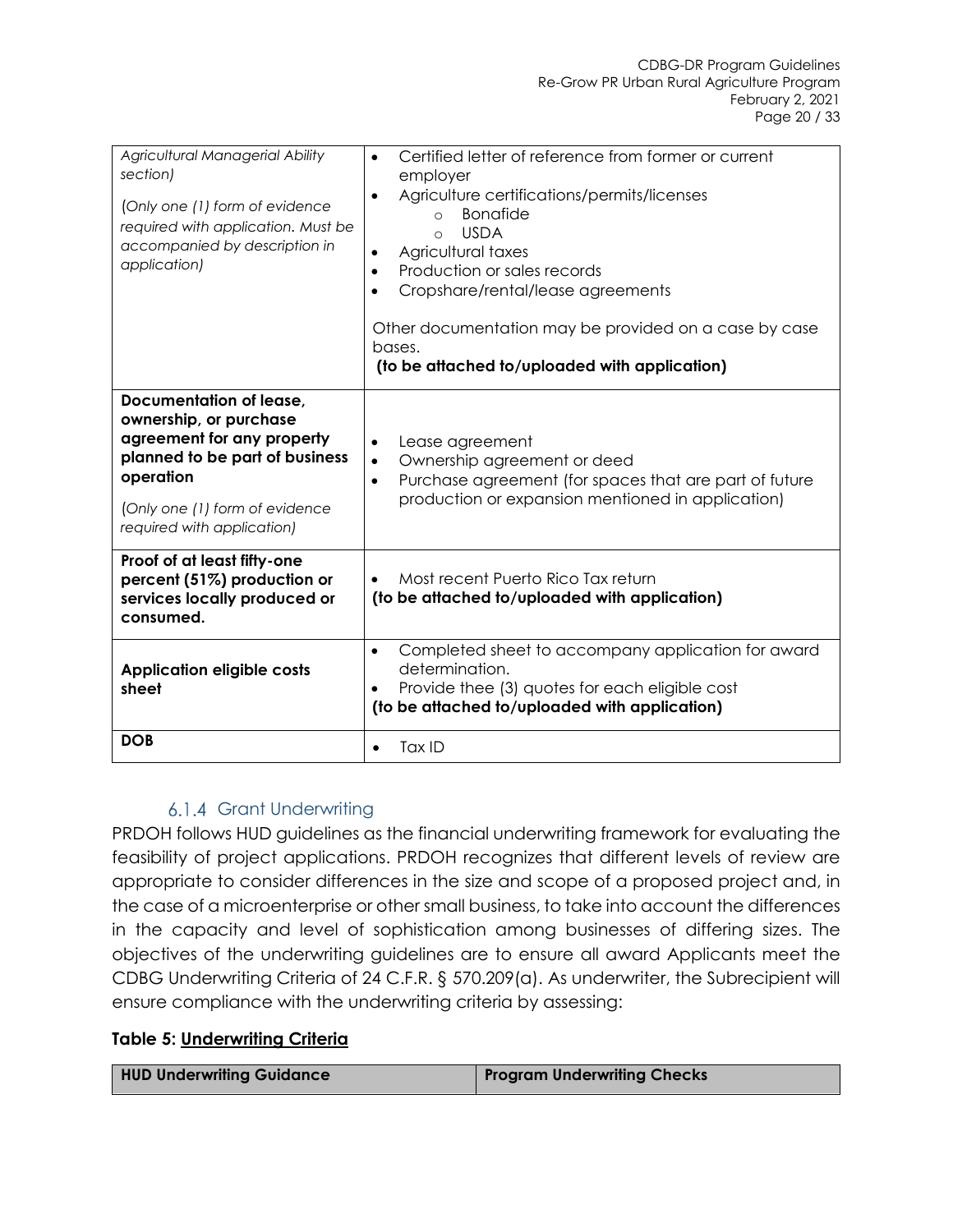| That project costs are reasonable                                                                                              | Three (3) quotes on eligible costs will be<br>$\bullet$<br>required.                                                                                                                                                                                                                                                                                                                                                                                         |
|--------------------------------------------------------------------------------------------------------------------------------|--------------------------------------------------------------------------------------------------------------------------------------------------------------------------------------------------------------------------------------------------------------------------------------------------------------------------------------------------------------------------------------------------------------------------------------------------------------|
| That all sources of project financing are<br>committed                                                                         | If other funding sources are needed,<br>$\bullet$<br>applicant must provide proof of<br>commitment of those funds.                                                                                                                                                                                                                                                                                                                                           |
| That to the extent practicable, CDBG funds<br>are not substituted for non-Federal financial<br>support                         | DOB analysis will be performed on each<br>$\bullet$<br>applicant.                                                                                                                                                                                                                                                                                                                                                                                            |
| That the project is financially feasible                                                                                       | Projected or established income will be<br>$\bullet$<br>cross referenced with market analysis.<br>Use of funds are deemed necessary to<br>$\bullet$<br>expand or improve operations based on<br>application descriptions of operational<br>capacity.<br>Owners with over twenty-five percent<br>$\bullet$<br>(25%) <sup>16</sup> ownership must have a credit<br>score above 55017.<br>Business must have a debt service<br>coverage ratio greater than 1:1. |
| That to the extent practicable, the return on<br>the owner's equity investment will not be<br>unreasonably high                | Award amounts will be tiered based on<br>$\bullet$<br>established or projected income as<br>detailed in the Awards Structure section.                                                                                                                                                                                                                                                                                                                        |
| That to the extent practicable, CDBG funds<br>are disbursed on a pro rata basis with other<br>finances provided to the project | If other funding sources are needed<br>$\bullet$<br>CDBG funds will be disbursed on a pro<br>data basis.                                                                                                                                                                                                                                                                                                                                                     |

#### Grant Award Calculation

 $\overline{a}$ 

The Subrecipient will use the information submitted in the application to determine Program eligibility. Once the applicant has been determined to be eligible for an award, the Subrecipient will calculate the amount based on the following award calculation:

- 1. Verify that the requested award amount falls into the correct tier (see Awards Structure Grants section) based on size of existing or planned farm or agricultural business venture.
	- As part of the online grant application, the applicant will submit existing income documentation overview or projections in their business plan which will qualify the applicant for one of the three award tier caps;

<span id="page-20-0"></span><sup>&</sup>lt;sup>16</sup> For entities with ownership distributions of less than 25% among its owners; at least 51% of owners must show compliance with the credit score requirement. This 51 % compliance requirement must be documented as requested and in alignment with other program policies.

<span id="page-20-1"></span><sup>&</sup>lt;sup>17</sup> For nonprofit grant applicants, no credit score will be required for underwriting, however the award calculation will be based on the earned-income portion of their operations.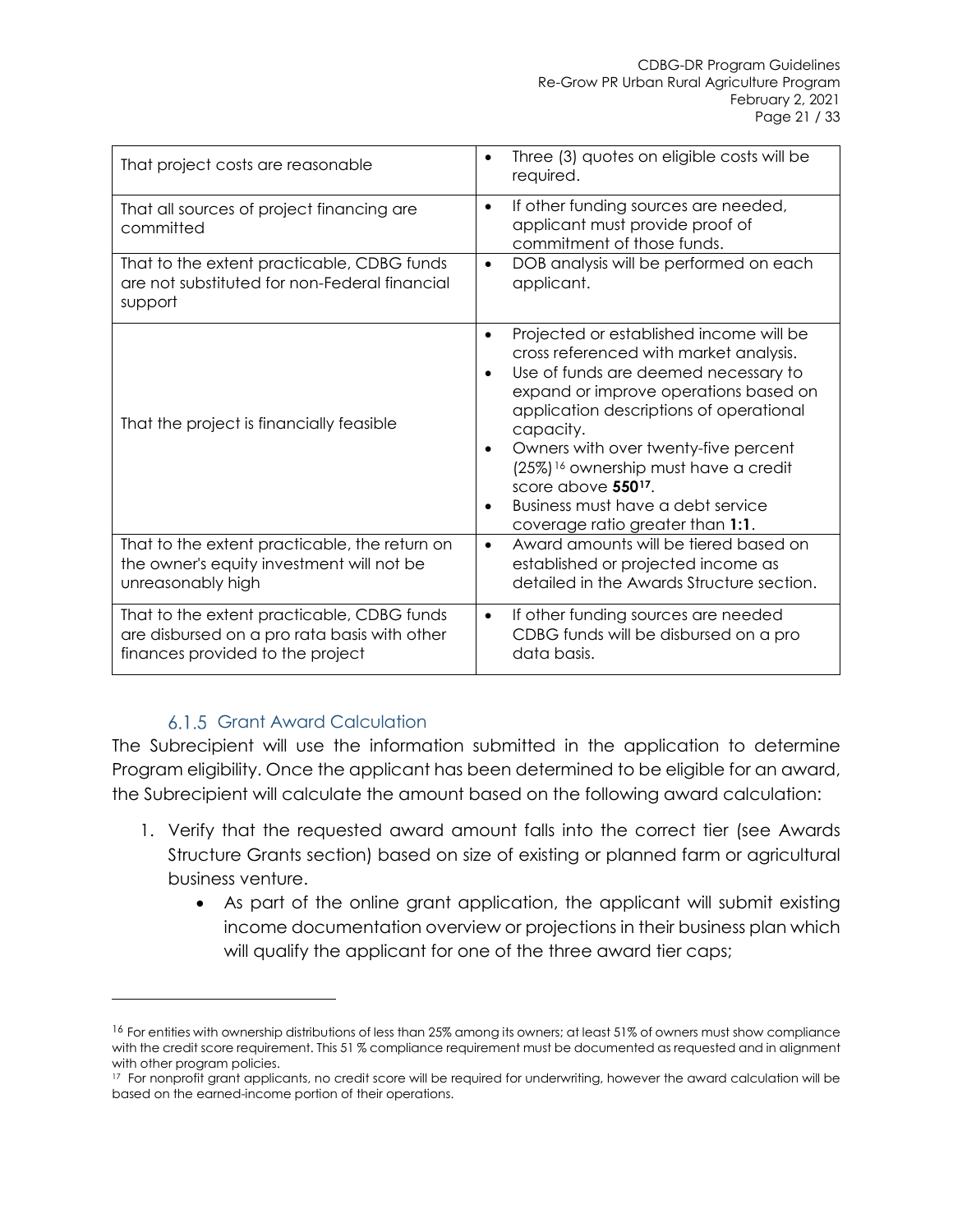- The applicant will also complete an eligible cost sheet that cannot exceed the cap within the tier they are eligible for;
- Applicants can apply for any award amount up to the cap of the established tier; and
- The total from the cost sheet is the total amount of the grant application (cannot exceed tier cap)
- 2. Identify all other sources of disaster related funding received by applicant(s).
	- Determine how much of this funding is for the same purpose and will be counted against award (DOB).
- 3. Calculate maximum eligible award (total#1 minus total#2 above).

### <span id="page-21-0"></span>**6.2 Closeout**

Upon completion of all exhaustion of Recovery Grant funds, the Program applications shall be closed. The closeout of a grant is a process in which PRSTRT and PRDOH determines that all applicable administrative and Program requirements of the applicable Grant Agreement between PRSTRT and the awarded applicant have been completed. PRSTRT determines that all of the funds are expended and the activities are completed, or if the awarded applicant requests initiation of the closeout process, PRSTRT will proceed with the grant closeout procedures. In general, a grant is ready for closeout when the following conditions are met:

- All activities are eligible, have been completed and met a national objective,
- All grant funds are expended in full and documented according to program requirements,
- All reporting requirements have been completed and submitted,
- All monitoring or audit issues are resolved

By signing the Grant Agreement, the awarded applicant agrees to the general and special conditions of the contract and to cooperate with any reviews, including making available records requested by PRSTRT, PRDOH or any other duly authorized representatives.

Outreach will be made to the awarded applicant, or any other party involved in the event that any additional information is necessary to close-out the case. Once all levels of quality control review are passed, the awarded applicant will receive a Program Final Notice and their individual case will be placed in a closeout complete status.

## <span id="page-21-1"></span>**7 Duplication of Benefits (DOB)**

The Robert T. Stafford Disaster Relief and Emergency Assistance Act (Stafford Act), as amended, 42 U.S.C. § 5121 *et seq*., prohibits any person, business concern, or other entity from receiving Federal funds for any part of such loss as to which they have received financial assistance under any other program, from private insurance, charitable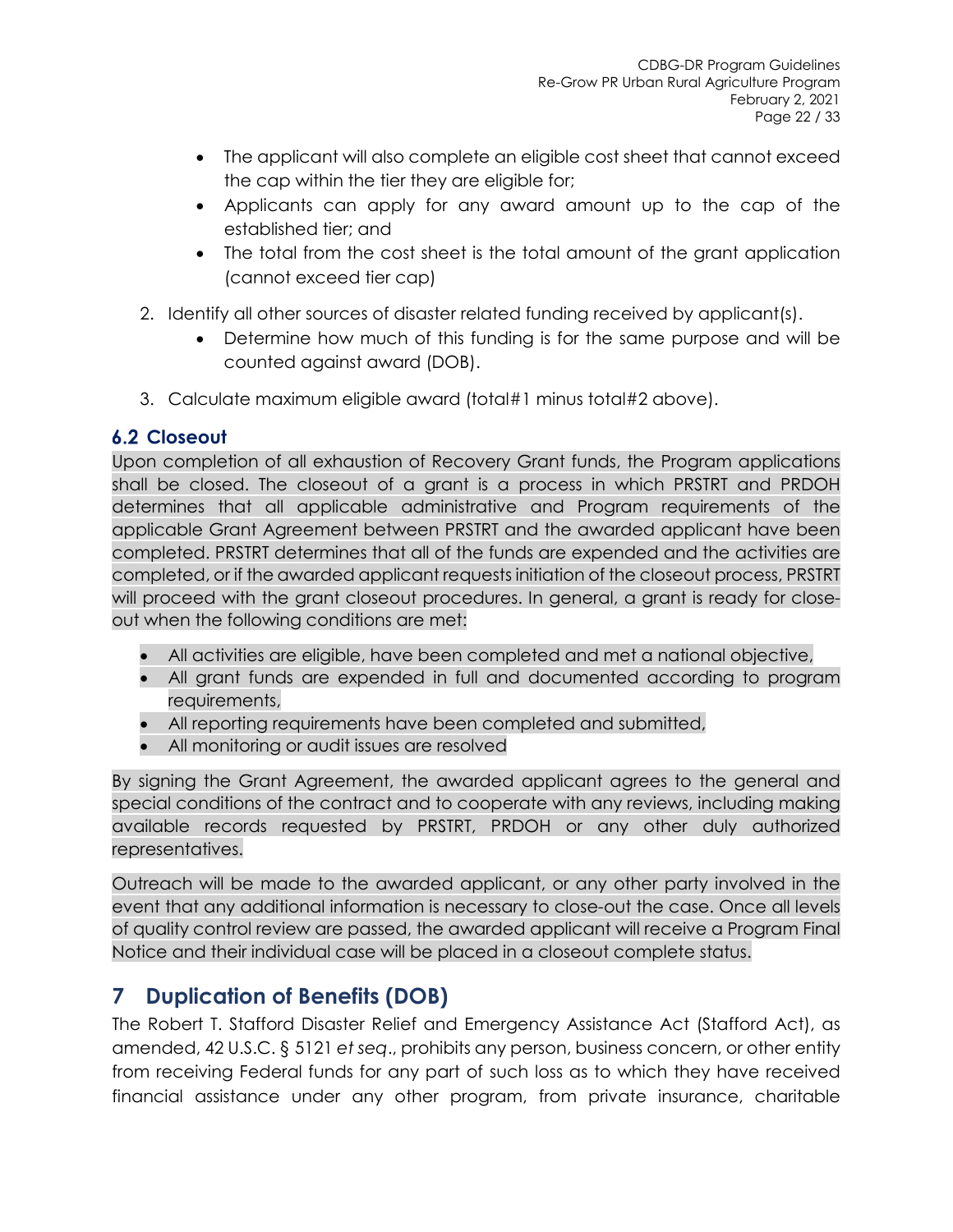assistance, or any other source. As such, PRDOH must consider disaster recovery aid received by Program Applicants from any other federal, state, local or other source and determine if any assistance is duplicative. Any assistance determined to be duplicative must be deducted from the Program's calculation of the Applicant's total need prior to awarding assistance.

The DOB analysis will look into assistance received through a program that was for the same purpose. The potential duplicative assistance listed below will be evaluated further to determine any that was for the same purpose. Not all program assistance through these programs will be duplicative and the analysis will aid in making that determination.

Assistance that could be duplicative for Re-Grow may include but is not limited to:

- USDA programs through the Farm Service Agency, Natural Resource Conservation Service, Forest Service, Rural Development, rural Business Cooperative Service etc. such as:
	- o Conservation Reserve Program (**CRP**);
	- o Emergency Conservation Program (**ECP**);
	- o Noninsured Crop Disaster Assistance Program (**NAP**);
	- o Transportation Cost Payment Program;
	- o Conservation Innovation Grants (**CIG**);
	- o Environmental Quality Incentives Program (**EQIP**);
	- o Emergency Watershed Protection Program (**EWP**); and
	- o Conservation Stewardship Program (**CSP**).
- Small Business Administration (**SBA**) grant or loan program assistance;
- Federal Emergency Management Agency (**FEMA**);
- National Flood Insurance Program (**NFIP**);
- Nonprofit or Charitable Funding (Red Cross, United Way, local church, etc.);
- Homeowners or private flood insurance;
- Private foundations; and
- Puerto Rican Government.

## <span id="page-22-0"></span>**8 Environmental Review**

An environmental review is the process of reviewing a project and its potential environmental impacts to determine whether it meets federal, state, and local environmental standards. Every project undertaken with federal funds, and all activities associated with such project, are subject to the provisions of the National Environmental Policy Act of 1969 (**NEPA**), as well as to the HUD environmental review regulations at 24 C.F.R. § 58 on Environmental Review Procedures for Entities Assuming HUD Environmental Responsibilities. Therefore, an environmental review process is required for all awards to be issued under the Program to ensure that the proposed activities do not negatively impact the surrounding environment and that the property itself will not have an adverse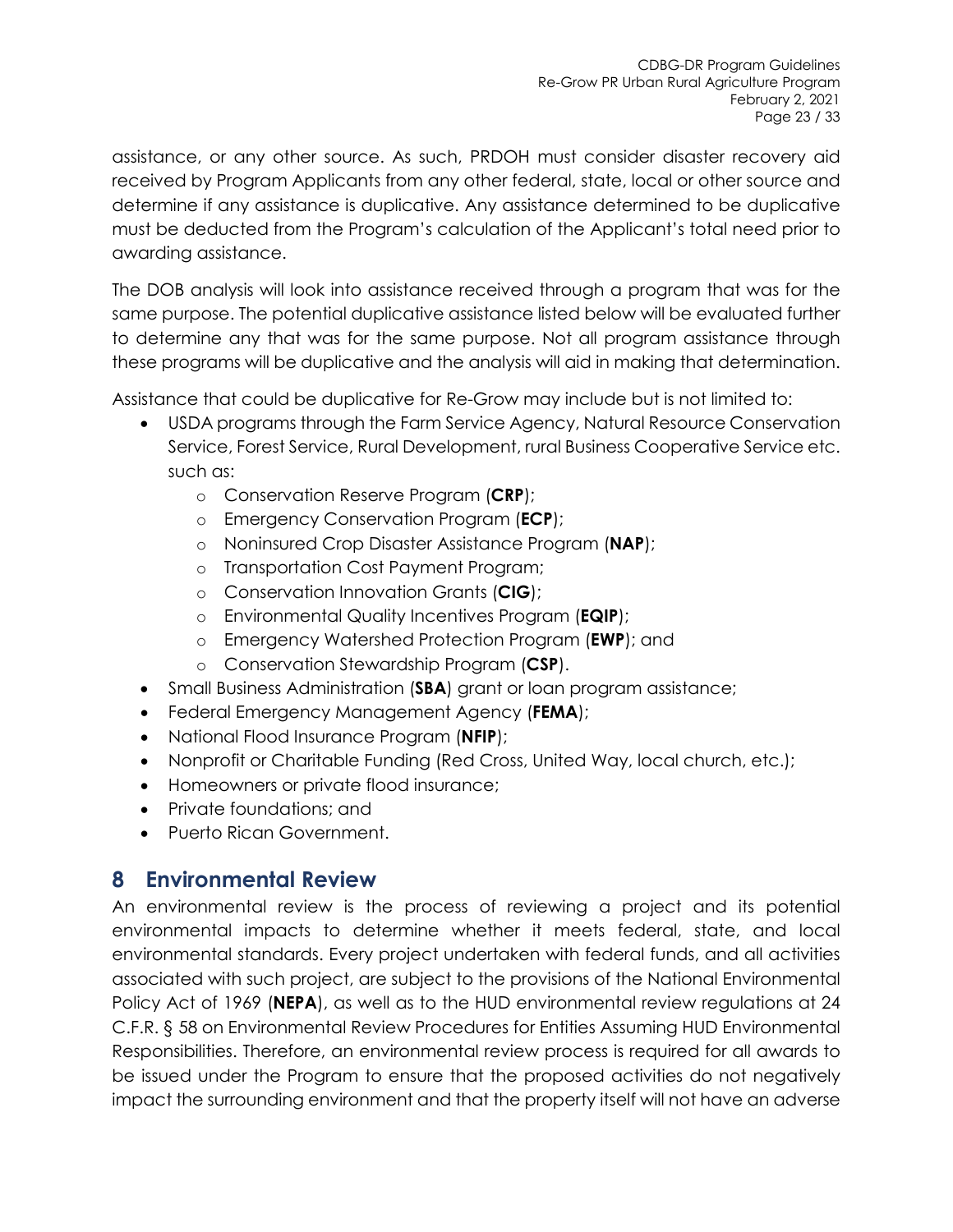environmental or health effect on end users. Specifically, 24 C.F.R. § 58.22 prohibits the commitment or spending of federal or non-federal funds on any activity that could have an adverse environmental impact or limit the choice of reasonable alternatives prior to completion of an environmental review. Environmental clearance must be obtained for each project prior to the commitment of federal or non-federal funds. A violation of this requirement may jeopardize federal funding for the Program and disallow all costs that were incurred before completion of the environmental review.

All Program awards must have documentation that they comply with NEPA and other environmental requirements. Therefore, all projects shall have an Environmental Review Record (**ERR**), as required by NEPA and related laws. The ERR for the projects shall set forth: (a) the existence of negative impacts on a site; (b) the means to mitigate negative impacts; (c) alternatives to the project (if needed); and (d) the rejection of the proposed activities if all other options fail and it becomes the most prudent action to take.

#### <span id="page-23-0"></span>**Environmental Level of Review**

To conduct the appropriate level of environmental review, the Re-Grow Program will determine the environmental classification of the project. The term "project" may be defined as an activity or group of activities geographically, functionally, or integrally related, regardless of funding source, to be undertaken by the Program in whole or in part to accomplish a specific objective. There are two major classifications of environmental review for projects in the Re-Grow Program:

- Exempt Activities [24 C.F.R. § 58.34(a)(10)]: Those activities which are highly unlikely to have any direct impact on the environment.
- Categorically Excluded Activities (24 C.F.R. § 58.35): Those activities that may have an impact to the environment, but not to the extent that an Environmental Assessment under NEPA or Environmental Impact Statement is required. There are two types of Categorically Excluded Activities, as follows:
	- Categorically Excluded Not Subject to 24 C.F.R. § 58.5: Includes those activities included under 24 C.F.R. § 58.35 (b) and require environmental checks for the items listed at 24 C.F.R. § 58.6. For activities under this classification, no public notice or request for release of funds is required to use grant funds.
	- Categorically Excluded Subject to 24 C.F.R. § 58.5: Refers to those activities included under 24 C.F.R. § 58.35 (a) and require environmental checks for the items listed at 24 C.F.R. § 58.5 and 24 C.F.R. § 58.6. If any environmental items are identified as potentially impacting (such as floodplains), a Request for Release of Funds (including publication of Notice of Intent) is required.

The level of environmental review for the Re-Grow Program will be determined on a case by case basis, considering the particularities of each project presented by the Applicants and how they conform to the requirements of exempt and categorically excluded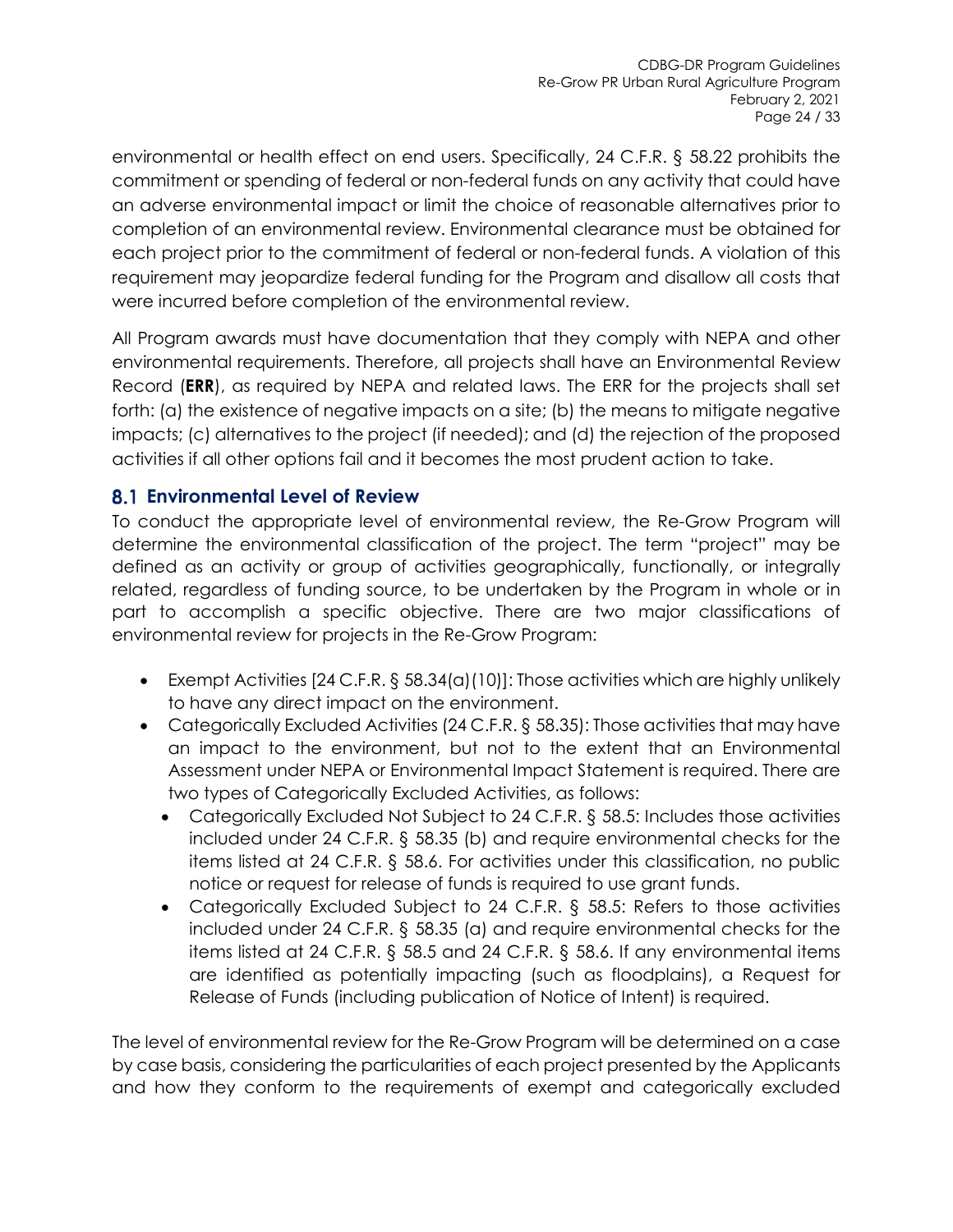activities as listed above. This will include considerations whether or what type of activities are included, if any, among other factors. Environmental clearance must be obtained for each project prior to the commitment of federal or non-federal funds.

## <span id="page-24-0"></span>**9 Monitoring**

HUD requires PRDOH, as the Grantee, to monitor progress of all Subrecipients and Partners. To meet this requirement, Subrecipients will provide PRDOH a Monthly Progress Report on the implementation of the Program on a monthly basis.

Subrecipients will report to PRDOH as stipulated in each CDBG-DR Agreement. All information reported will be available, as part of PRDOH's Quarterly Performance Reports (**QPRs**) in English and Spanish on the CDBG-DR website at [https://www.cdbg](https://www.cdbg-dr.pr.gov/en/reports/)[dr.pr.gov/en/reports/](https://www.cdbg-dr.pr.gov/en/reports/) and [https://www.cdbg-dr.pr.gov/reportes/.](https://www.cdbg-dr.pr.gov/reportes/)

## <span id="page-24-1"></span>**10 Program-Based Reconsideration and/or Administrative Review**

Applicants of the Program may contest any determinations or denials based on Program policy. However, an Applicant may not challenge a federal statutory requirement. Applicants have the right to request a Program-based Reconsideration with the Program or request an Administrative Review directly with PRDOH, as stated below.

#### <span id="page-24-2"></span> $10.1$ **Program-based Reconsideration Request**

Applicants may file a Program-based Reconsideration Request when it is believed there is an error with Program eligibility determinations, Program award, and/or failure to meet construction standards, among other determinations. An Applicant must submit a written Reconsideration Request directly with the Program, via electronic or postal mail, within **twenty (20) calendar days** from the date a copy of the notice was filed in the record of the agency. Provided, that if the date on which the copy of the notice is filed in the records of the agency differs from the mailing date (postal or electronic) of said notice, the aforementioned **twenty (20) calendar day-term** shall be calculated from the mailing date or the date the electronic mail was sent, whichever applies. Notices distributed via electronic communication shall be considered valid. In the event a notification is sent via postal and electronic mail, the notification date will be one sent beforehand. The electronic and postal mail addresses pertain to where to submit the written Reconsideration Request will be provided in program notices.

Applicants who file a Program-based Reconsideration Request are encouraged to provide individual facts or circumstances, as well as supporting documents to justify their petition. The date of notification is that on which the Program determination was sent to the Applicant. In the Reconsideration Request process, the Program will only review facts and information already included in an Applicant's file, unless the Applicant submits new documentation. The Program has the discretion to accept or reject new documentation based upon its relevance to the Program-based Reconsideration Request.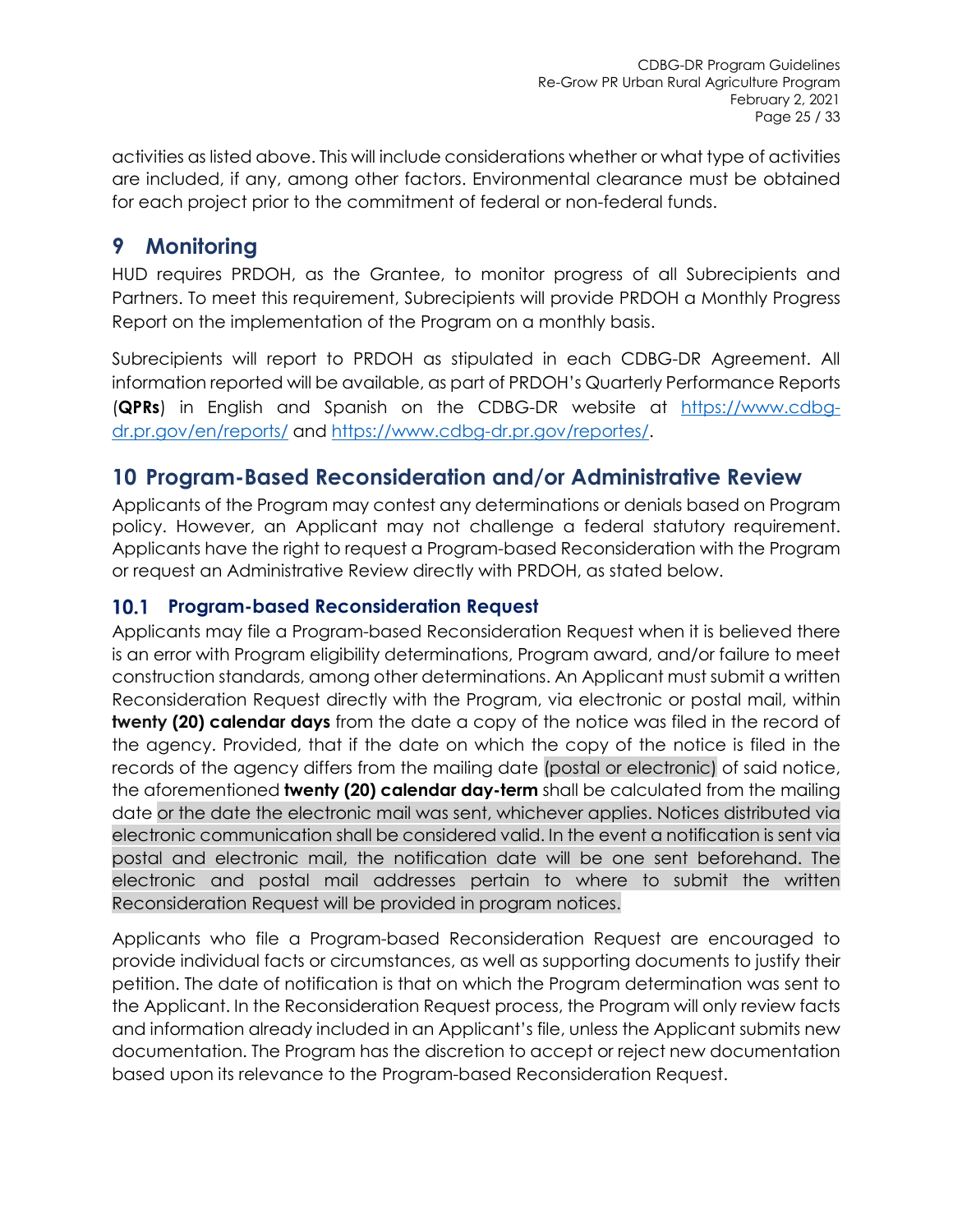The Program will review and address the Reconsideration Request within **fifteen (15) calendar days** of its receipt. Applicants will be notified of the reconsideration determination via a Reconsideration Request Approved or a Reconsideration Request Denied notification. Applications with an approved Reconsideration Request will return to active Program status and continue with the process as normal. Applications with a denied Reconsideration Request Notice will continue to be ineligible for the Program.

Filing a Program-based Reconsideration Request does not substitute, negate, or preclude any legal right that an Applicant has to challenge a determination made by the Program.

Therefore, Applicants who believe the initial determination of the Program to be erroneous, may submit, at their discretion, either a Program-based Reconsideration Request or a petition for review of the decision made by the Program by filing an Administrative Review Request at the PRDOH in accordance with Regulation Number 4953, of August 19, 1993, which regulates the Formal Adjudication Process for the PRDOH and its Adjunct Agencies (Regulation 4953).

If the Applicant fails to file a program-based Reconsideration Request with PRDOH within the time allotted, the inaction will be deemed as an acceptance of the determination.

#### <span id="page-25-0"></span>**Administrative Review Request**

If an Applicant disagrees with a Program determination, or with the Reconsideration Request Denial determination, said party may file directly to PRDOH, as grantee, an Administrative Review Request. The Applicant must submit such request, in writing, within **twenty (20) calendar days** from the date a copy of the Program determination or a Reconsideration Request Denial determination notice was filed in the record of the agency. Provided, that if the date on which the copy of the notice is filed in the records of the agency differs from the mailing date (postal or electronic) of said notice, the aforementioned **twenty (20) calendar day-term** shall be calculated from the mailing date or the date the electronic mail was sent, whichever applies. Notices distributed via electronic communication shall be considered valid. In the event a notification is sent via postal and electronic mail, the notification date will be one sent beforehand. The electronic and postal mail addresses pertain to where to submit the written Reconsideration Request will be provided in program notices. Submit request via e-mail to: [LegalCDBG@vivienda.pr.gov;](mailto:LegalCDBG@vivienda.pr.gov) via postal mail to: CDBG-DR Legal Division, P.O. Box 21365, San Juan, PR 00928-1365; or in person at PRDOH's Headquarters at: CDBG-DR Legal Division, 606 Barbosa Avenue, Juan C. Cordero Davila Building, Río Piedras, P.R. 00918.

Applicants who submit an Administrative Review Request must follow the procedure established in Regulation 4953. After the Administrative Adjudicative Procedure concludes, applications with approved Administrative Review Requests will return to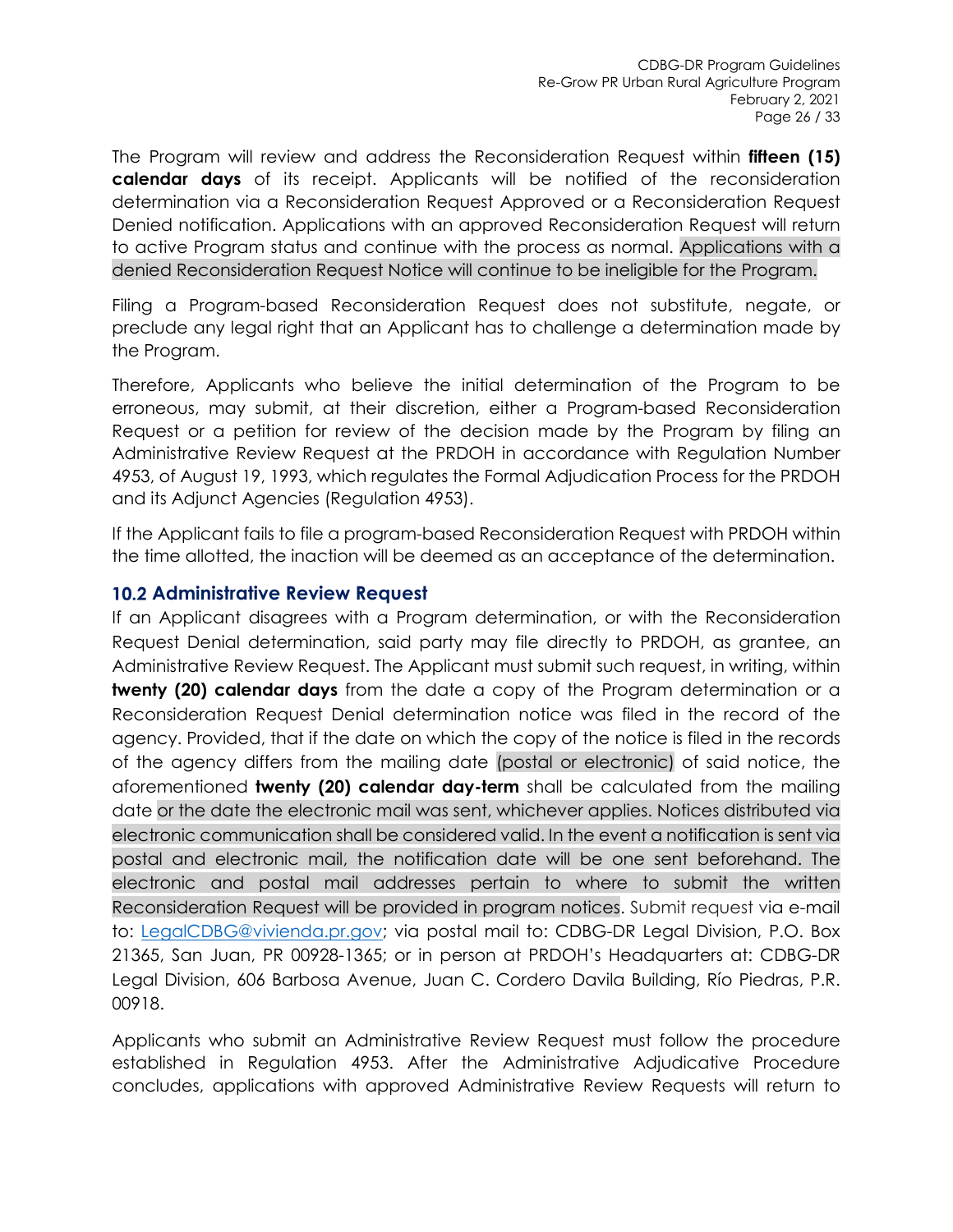active Program status and continue within the process as normal. Applications with a denied Administrative Review will continue to be ineligible for the Program.

If the Applicant disagrees with any **final** written determination on an Administrative Review Request notified by PRDOH after completing the Administrative Adjudicative Procedure, said party may file a Judicial Review petition before the Court of Appeals of Puerto Rico within **thirty (30) days** after a copy of the notice has been filed. See Act No. 201-2003, as amended, known as the Judiciary Act of the Commonwealth of Puerto Rico of 2003, 4 LPRA § 24 *et seq.*, and section 4.2 of Act 38-2017, as amended, known as the Uniform Administrative Procedures Act of the Government of Puerto Rico, 3 LPRA § 9672.

If the Applicant fails to file a program-based Reconsideration Request, or to contest a determination under the Administrative Adjudicative Procedure with PRDOH within the time allotted, the inaction will be deemed as an acceptance of the determination.

## <span id="page-26-0"></span>**General Provisions**

### <span id="page-26-1"></span>**Program Guidelines Scope**

This document sets fort the policy governing the Program. These program guidelines are intended to aid and provide program activity guidance in Program implementation and closeout and should not be construed as exhaustive instructions. All Program activities must comply with the policies herby stated. In addition, all Program staff must adhere to established program procedures and all federal and state laws and regulations in effect, as applicable, in the execution of Program activities.

However, PRDOH reserves the faculty to authorize, in its sole discretion, the granting of Program benefits to any Applicant, only when exceptional circumstances, not contemplated in these guidelines, justify it. Such faculty will be exercised on a case by case basis in compliance with local, state and federal requirements. PRDOH is in no way obligated to grant the Program benefits in said cases.

#### <span id="page-26-2"></span>**Program Guidelines Amendments**

PRDOH reserves the right to modify the policies established in these guidelines if the program guidelines, as written, do not reflect the intended policy or cause procedures to be impracticable, among any other circumstances. If an amended version of these guidelines is approved, the amended version fully supersedes all other previous versions and should be used as the basis for the evaluation of all situations encountered in the implementation and/or continuance of the Program from the date of its issuance, that is, the date that appears on the cover of these guidelines. Each version of the program guidelines will contain a detailed version control log that outlines any substantive amendment, inclusions and/or changes.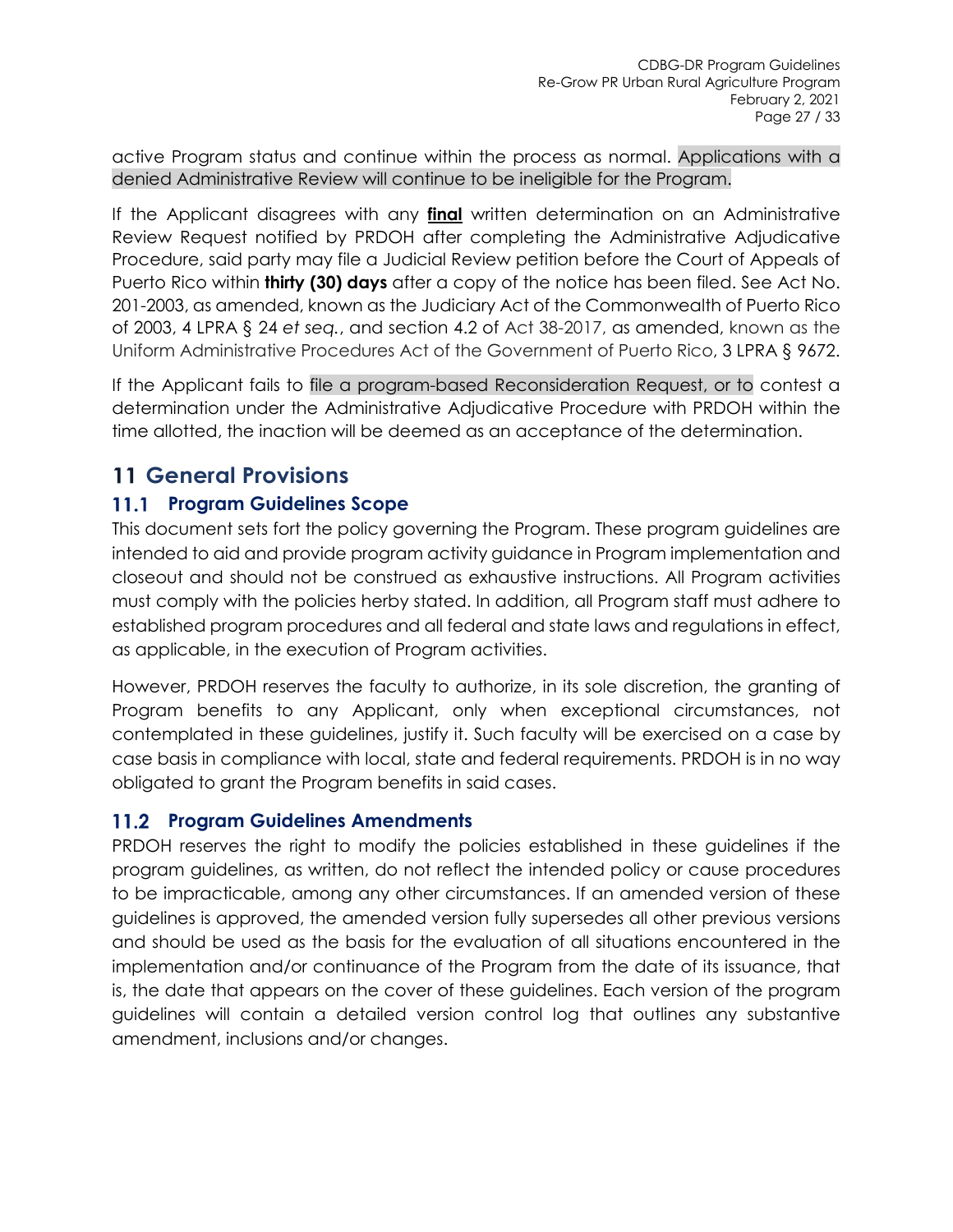#### <span id="page-27-0"></span>**Disaster Impacted Areas**

As described in the initial Action Plan, and its amendments, the Government of Puerto Rico will use CDBG-DR funds solely for necessary expenses related to disaster relief, longterm recovery, restoration of housing, infrastructure, and economic revitalization in the impacted and distressed areas in Puerto Rico as identified in disaster declaration numbers DR-4336 and 4339. Through the Federal Register Vol. 83, No. 157 (August 14, 2018), 83 FR 40314, HUD identified that, for Puerto Rico, all components of the Island are considered "most impacted and distressed" areas. Therefore, these guidelines apply to all 78 municipalities of Puerto Rico.

#### <span id="page-27-1"></span>**Extension of Deadlines**

The Program could extend deadlines on a case-by-case basis. The Program may decline to extend a deadline if such extension will jeopardize the Program's completion schedule or the schedule of an individual construction project. The aforementioned strictly applies to program deadlines or established program terms. Under no circumstance(s) does the faculty to extend deadlines apply to the established terms of time in any applicable federal or state law or regulation, or to the terms of times established in these guidelines to request a Program-based Reconsideration, administrative review and/or judicial review.

#### <span id="page-27-2"></span>**Established Periods of Time**

Unless otherwise specified, all established periods of time addressed in this and all CDBG-DR Program Guidelines will be considered calendar days. On this matter, PRDOH, as grantee, will follow Rule 68.1 of the Rules of Civil Procedure of Puerto Rico, 32 LPRA Ap. V, R. 68.1.

#### <span id="page-27-3"></span>**Written Notifications**

All determinations made by the Program will be notified in writing. If an applicant believes that any determination was made without being written, the applicant may request that such decision be made in writing and duly substantiated.

#### <span id="page-27-4"></span>**Conflict of Interest**

As stated in the Federal Register Vol. 83, No. 28 (February 9, 2018), 83 FR 5844, Federal regulations require that State grantees, in the direct Grant administration and means of carrying out eligible activities, be responsible with program administrative requirements, including those established in 24 C.F.R. §570.489(h) related to conflicts of interest.

Several federal and state conflict of interest laws can govern CDBG-DR assisted activities. Therefore, PRDOH has enacted the Conflict of Interest Policy and Standards of Conduct in conformity with the following applicable federal and state regulations:

1. HUD conflict of interest regulations, 24 C.F.R. §570.611 and 24 C.F.R. §85.36;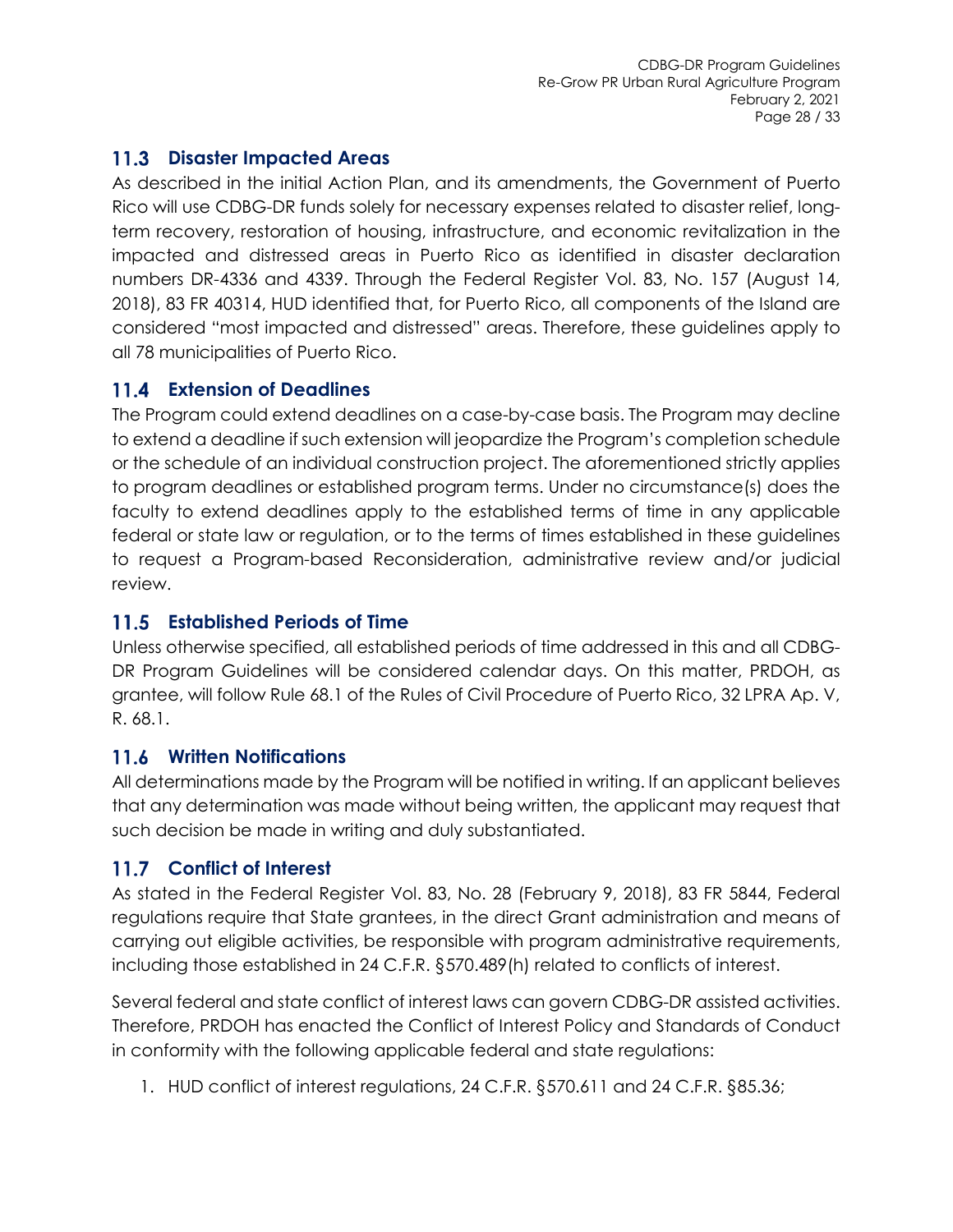- 2. The Uniform Administrative Requirements, Cost Principles, and Audit Requirements for Federal Awards, 2 C.F.R. Part 200 at § 200.112 and §200.318 (c)(1);
- 3. Puerto Rico Department of Housing Organic Act, Act 97 of June 10, 1972, as amended;
- 4. The Anti-Corruption Code for the New Puerto Rico, Act No. 2-2018, as amended; 3 LPRA § 1881 *et seq*.; and
- 5. The Puerto Rico Government Ethics Office Organic Act, Act 1-2012, as amended. 3 LPRA § 1854 *et seq*.

The Conflict of Interest Policy and Standards of Conduct outlines PRDOH's responsibility, in its role as grantee, to identify, evaluate, disclose and manage apparent, potential or actual conflicts of interest related to CDBG-DR funded projects, activities and/or operations. Said Policy is intended to serve as guidance for the identification of apparent, potential or actual conflicts of interest in all CDBG-DR assisted activities and/or operations. In accordance with 24 C.F.R. § 570.489, the Conflict of Interest Policy and Standards of Conduct also includes standards of conduct governing employees engaged in the award or administration of contracts.

As defined in the Conflict of Interest Policy and Standards of Conduct, a conflict of interest is a situation in which any person who is a public servant, employee, agent, consultant, officer, or elected official or appointed official of the PRDOH, or of any designated public agencies, or of Subrecipients that are receiving funds under the CDBG-DR Program may obtain a financial or personal interest or benefit that is or could be reasonably incompatible with the public interest, either for themselves, or with those whom they have business, or an organization which employs or is about to employ any of the parties indicated herein, or a member of their family unit during their tenure or for two (2) years after.

Such conflicts of interests will not be tolerated by PRDOH. PRDOH, Program officials, their employees, agents and/or designees are subject to state ethic laws and regulations, including, but not limited to the Puerto Rico Government Ethics Act of 2011, Act 1-2012, as amended, in regard to their conduct in the administration, granting of awards and program activities.

According to the aforementioned Act, no public servant shall intervene, either directly or indirectly, in any matter in which they have a conflict of interests that may result in their benefit. No public servant shall intervene, directly or indirectly, in any matter in which any member of their family unit, relative, partner or housemate has a conflict of interest that may result in benefit for any of the abovementioned. In the case that any of the abovementioned relationships has ended during the two (2) years preceding the appointment of the public servant, they shall not intervene, either directly or indirectly, in any matter related to them until two (2) years have elapsed after their appointment. This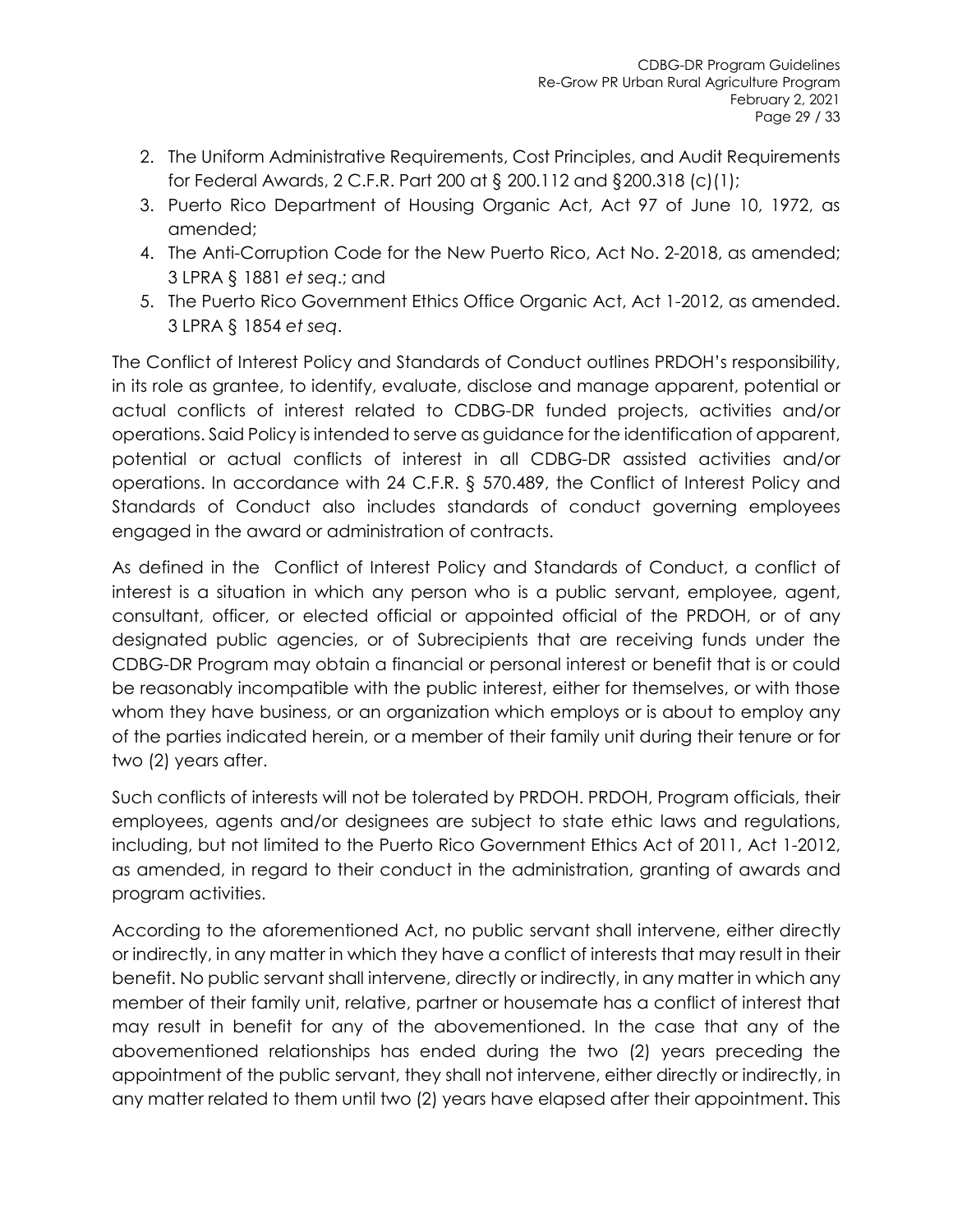prohibition shall remain in effect insofar the beneficial ties with the public servant exist. Once the beneficial ties end, the public servant shall not intervene, either directly or indirectly, in such matter until two (2) years have elapsed.

The above conflict of interest statement does not necessarily preclude PRDOH Program officials, their employees, agents and/or designees from receiving assistance from the Program. On a case by case basis, PRDOH Program officials, their employees, agents and/or designees may still be eligible to apply and to receive assistance from the Program if the applicant meets all Program eligibility criteria as stated in this guideline. PRDOH Program officials, their employees, agents and/or designees should disclose their relationship with PRDOH at the time of their application.

The Conflict of Interest Policy, and all CDBG-DR Program policies, are available in English and Spanish on the PRDOH website at [https://www.cdbg](https://www.cdbg-dr.pr.gov/en/resources/policies/)[dr.pr.gov/en/resources/policies/](https://www.cdbg-dr.pr.gov/en/resources/policies/) and [https://www.cdbg-dr.pr.gov/recursos/politicas/.](https://www.cdbg-dr.pr.gov/recursos/politicas/)

#### <span id="page-29-0"></span>**Citizen Participation**

Throughout the duration of the grant, all citizen comments on PRDOH's published Action Plan, any substantial amendments to the Action Plan, performance reports and/or other issues related to the general administration of CDBG-DR funds, including all programs funded by this grant, are welcomed.

Citizen comments may be submitted through any of the following means:

- **Via email at**: [infoCDBG@vivienda.pr.gov](mailto:infoCDBG@vivienda.pr.gov)
- **Online at**: [www.cdbg-dr.pr.gov,](http://www.cdbg-dr.pr.gov/) via the Contact Form available in the "Citizen Participation" – Contact Section of the website
- **In writing at**: Puerto Rico CDBG-DR Program P.O. Box 21365 San Juan, PR 00928-1365

The Citizen Participation Plan and all CDBG-DR Program policies, are available in English and Spanish on the PRDOH website at [https://www.cdbg](https://www.cdbg-dr.pr.gov/en/resources/policies/)[dr.pr.gov/en/resources/policies/](https://www.cdbg-dr.pr.gov/en/resources/policies/) and [https://www.cdbg-dr.pr.gov/recursos/politicas/.](https://www.cdbg-dr.pr.gov/recursos/politicas/)

The Plan is also available in English and Spanish at [https://www.cdbg](https://www.cdbg-dr.pr.gov/en/citizen-participation/)[dr.pr.gov/en/citizen-participation/](https://www.cdbg-dr.pr.gov/en/citizen-participation/) and [https://www.cdbg-dr.pr.gov/participacion](https://www.cdbg-dr.pr.gov/participacion-ciudadana/)[ciudadana/.](https://www.cdbg-dr.pr.gov/participacion-ciudadana/)

#### <span id="page-29-1"></span>**Citizen Complaints**

As part of addressing Puerto Rico's long-term recovery needs, citizen complaints on any issues related to the general administration of CDBG-DR funds are welcome throughout the duration of the grant. It is PRDOH's responsibility, as grantee, to ensure that all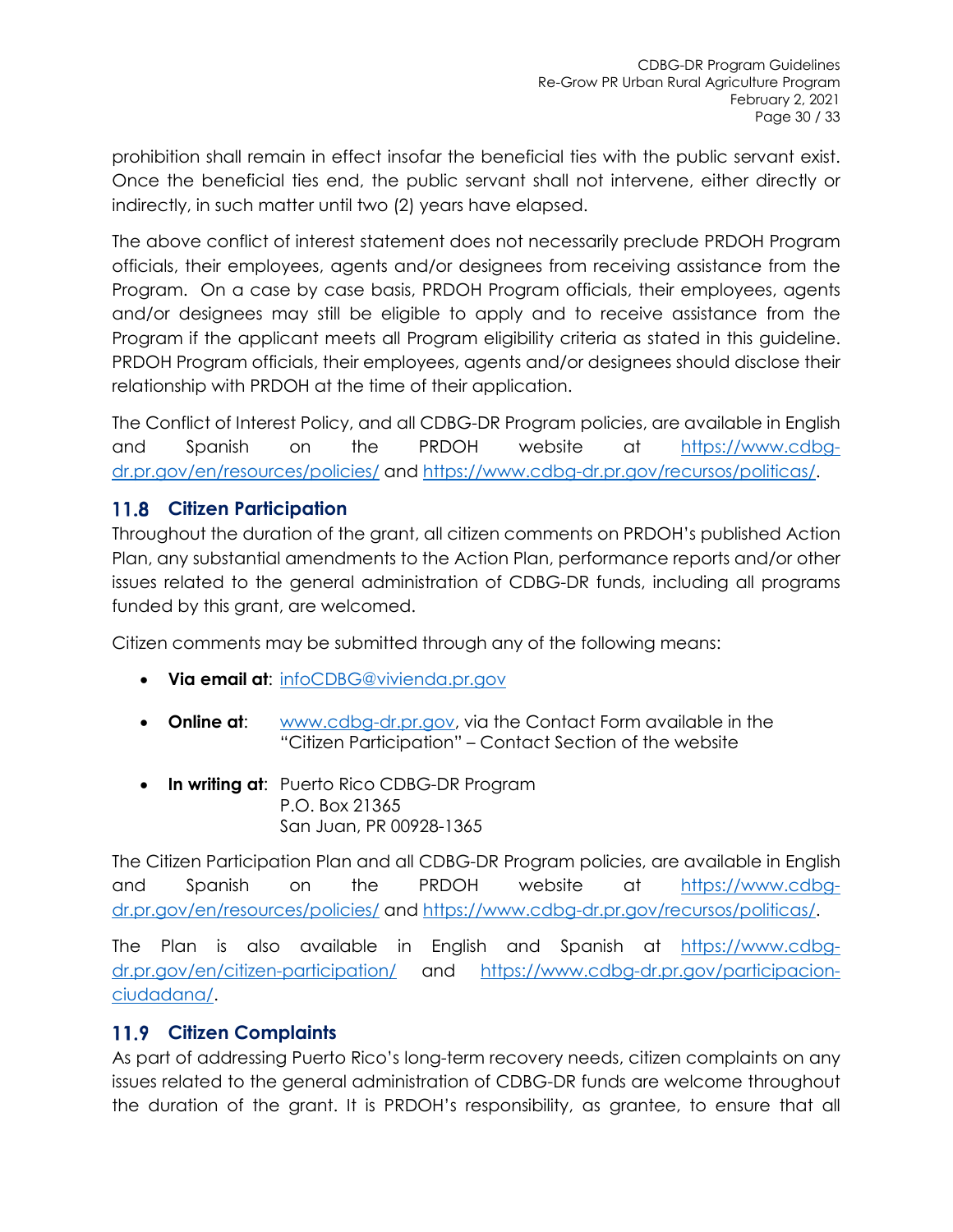complaints are dealt with promptly and consistently and at a minimum, to provide a timely, substantive written response to every **written** complaint within **fifteen (15) business days**, where practicable, as a CDBG grant recipient. See 24 C.F.R. § 570.486(a)(7).

Citizens who wish to submit formal complaints related to CDBG-DR funded activities may do so through any of the following means:

- **Via email at:** [LegalCDBG@vivienda.pr.gov](mailto:LegalCDBG@vivienda.pr.gov) • **Online at:** <https://cdbg-dr.pr.gov/en/complaints/>(English) <https://cdbg-dr.pr.gov/quejas/>(Spanish)
- **In writing at:** Puerto Rico CDBG-DR Program/CDBG-MIT Program Attn: CDBG-DR/MIT Legal Division P.O. Box 21365 San Juan, PR 00928-1365

Although formal complaints are required to be submitted in writing, complaints may also be received verbally and by other means necessary, as applicable, when PRDOH determines that the citizen's particular circumstances do not allow the complainant to submit a written complaint. However, in these instances, PRDOH shall convert these complaints into written form. These alternate methods include, but are not limited to:

- Via telephone\*: 1-833-234-CDBG or 1-833-234-2324 (TTY: 787-522-5950)
- In-person at\*: PRDOH Headquarters Office or Program-Specific Intake **Centers**

\*Attention hours: Monday – Friday from 8:00 a.m. to 5:00 p.m.  $18$ 

The Citizen Complaints Policy and all CDBG-DR Program policies are posted in English and Spanish at <https://www.cdbg-dr.pr.gov/en/resources/policies/general-policies/> and [https://www.cdbg-dr.pr.gov/recursos/politicas/politicas-generales/.](https://www.cdbg-dr.pr.gov/recursos/politicas/politicas-generales/)

#### <span id="page-30-0"></span>**Anti-Fraud, Waste, Abuse or Mismanagement**

 $\overline{a}$ 

PRDOH, as grantee, is committed to the responsible management of CDBG-DR funds by being a good advocate of the resources while maintaining a comprehensive policy for preventing, detecting, reporting and rectifying fraud, waste, abuse, or mismanagement.

Pursuant to 83 FR 40314, PRDOH implements adequate measures to detect and prevent fraud, waste, abuse, or mismanagement in all programs administered with CDBG-DR funds as well as encourages any individual who is aware or suspects any kind of conduct or activity that may be considered an act of fraud, waste, abuse, or mismanagement, regarding the CDBG-DR Program, to report such acts to the CDBG-DR Internal Audit

<span id="page-30-1"></span><sup>18</sup> Hours may vary due to COVID-19. PRDOH recommends calling ahead prior to arrival to corroborate.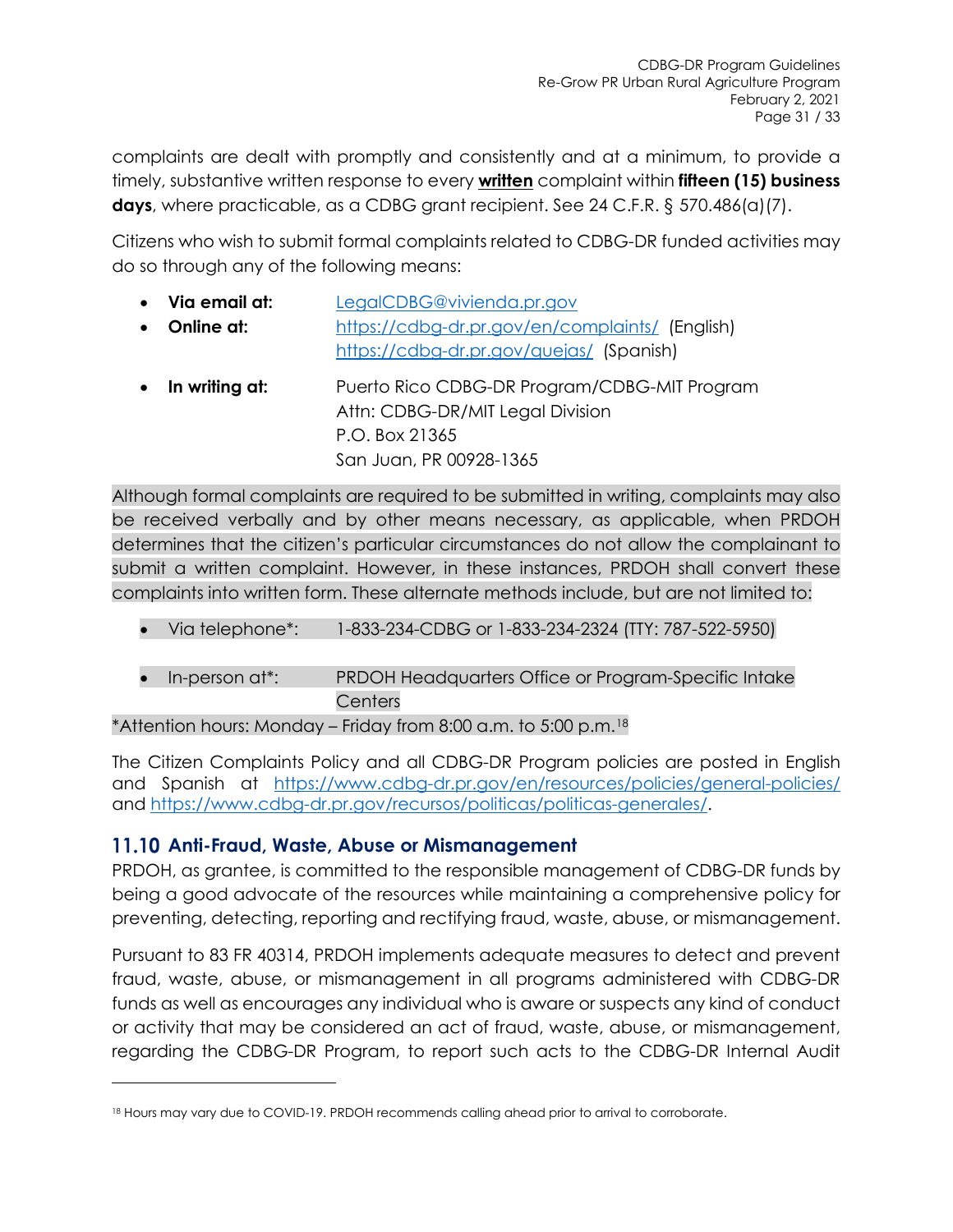Office, directly to the Office of Inspector General (**OIG**) at HUD, or any local or federal law enforcement agency.

The Anti-Fraud, Waste, Abuse, or Mismanagement Policy (**AFWAM Policy**) is established to prevent, detect and report any acts, or suspected acts, of fraud, waste, abuse, or mismanagement of CDBG-DR funds. This Policy applies to any allegations or irregularities, either known or suspected, that could be considered acts of fraud, waste, abuse, or mismanagement, involving any citizen, previous, current or potential applicant, beneficiary, consultant, contractor, employee, partner, provider, subrecipient, supplier, and/or vendor under the CDGB-DR Program.

| REPORT FRAUD, WASTE, ABUSE, OR MISMANAGEMENT DIRECTLY WITH CDBG-DR |                                                                                                                                                                                                               |
|--------------------------------------------------------------------|---------------------------------------------------------------------------------------------------------------------------------------------------------------------------------------------------------------|
| <b>CDBG-DR Hotline</b>                                             | 787-274-2135 (English/Spanish/TTY)                                                                                                                                                                            |
| Postal Mail                                                        | Puerto Rico Department of Housing<br><b>CDBG-DR Internal Audit Office</b><br>P.O. BOX 21355<br>San Juan, PR 00928-1355                                                                                        |
| Email                                                              | hotlineCDBG@vivienda.pr.gov                                                                                                                                                                                   |
| Online                                                             | www.cdbg-dr.pr.gov<br>https://cdbg-dr.pr.gov/app/cdbgdrpublic/Fraud                                                                                                                                           |
| In person                                                          | Request a meeting with the Deputy Audit Director of the<br>CDBG-DR Internal Audit Office located at PRDOH's<br>Headquarters at 606 Barbosa Avenue, Building Juan C.<br>Cordero Davila, Río Piedras, PR 00918. |

| REPORT FRAUD, WASTE, ABUSE, OR MISMANAGEMENT DIRECTLY WITH HUD OIG |                                               |
|--------------------------------------------------------------------|-----------------------------------------------|
| <b>HUD OIG Hotline</b>                                             | 1-800-347-3735 (Toll-Free)                    |
|                                                                    | 787-766-5868 (Spanish)                        |
| Postal Mail                                                        | HUD Office of Inspector General (OIG) Hotline |
|                                                                    | 451 7th Street SW                             |
|                                                                    | Washington, D.C. 20410                        |
| Email                                                              | HOTLINE@hudoig.gov                            |
| Online                                                             | https://www.hudoig.gov/hotline                |

The AFWAM Policy, and all CDBG-DR Program policies, are available in English and Spanish on the PRDOH website at <https://www.cdbg-dr.pr.gov/en/resources/policies/> and [https://www.cdbg-dr.pr.gov/recursos/politicas/.](https://www.cdbg-dr.pr.gov/recursos/politicas/)